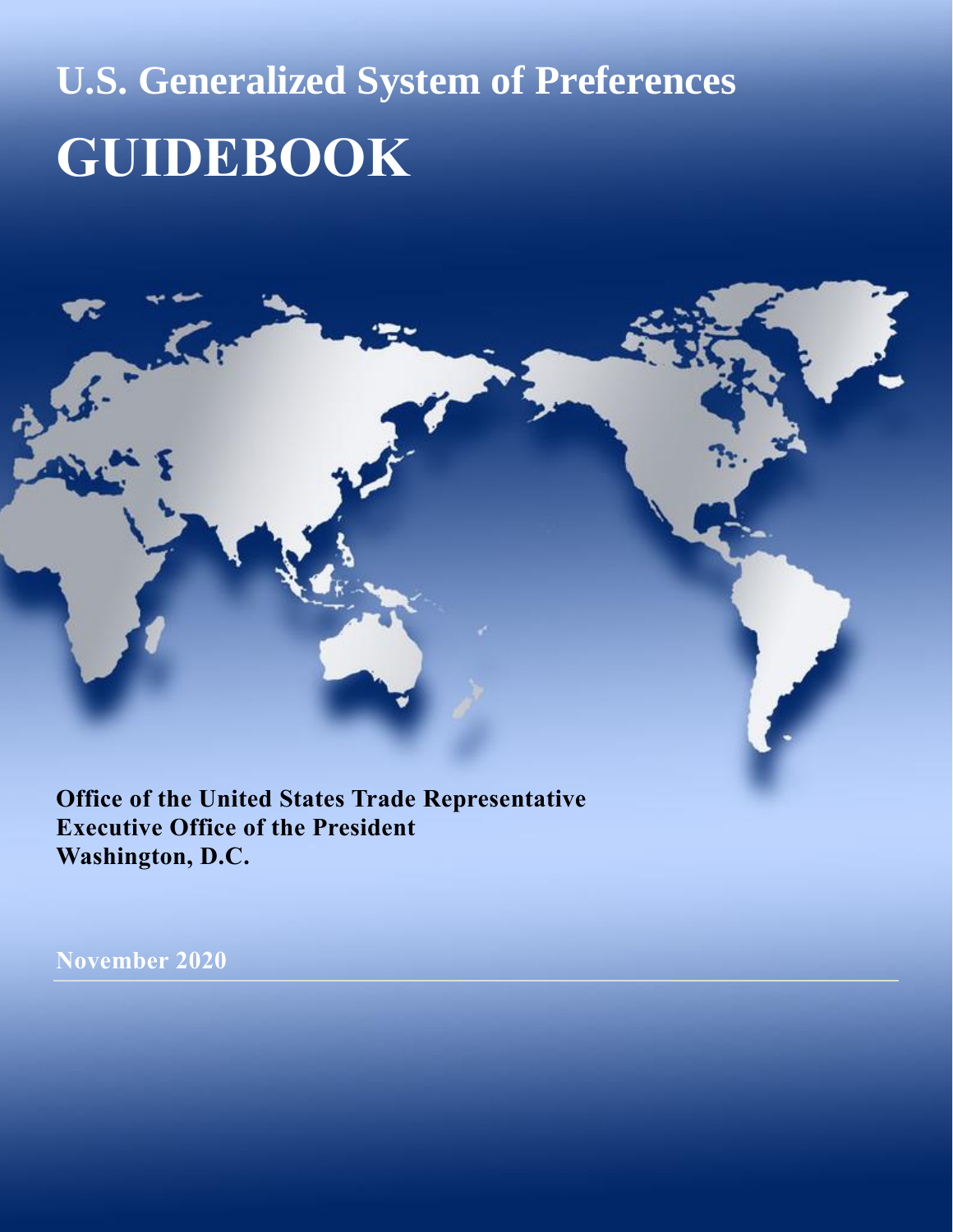## TABLE OF CONTENTS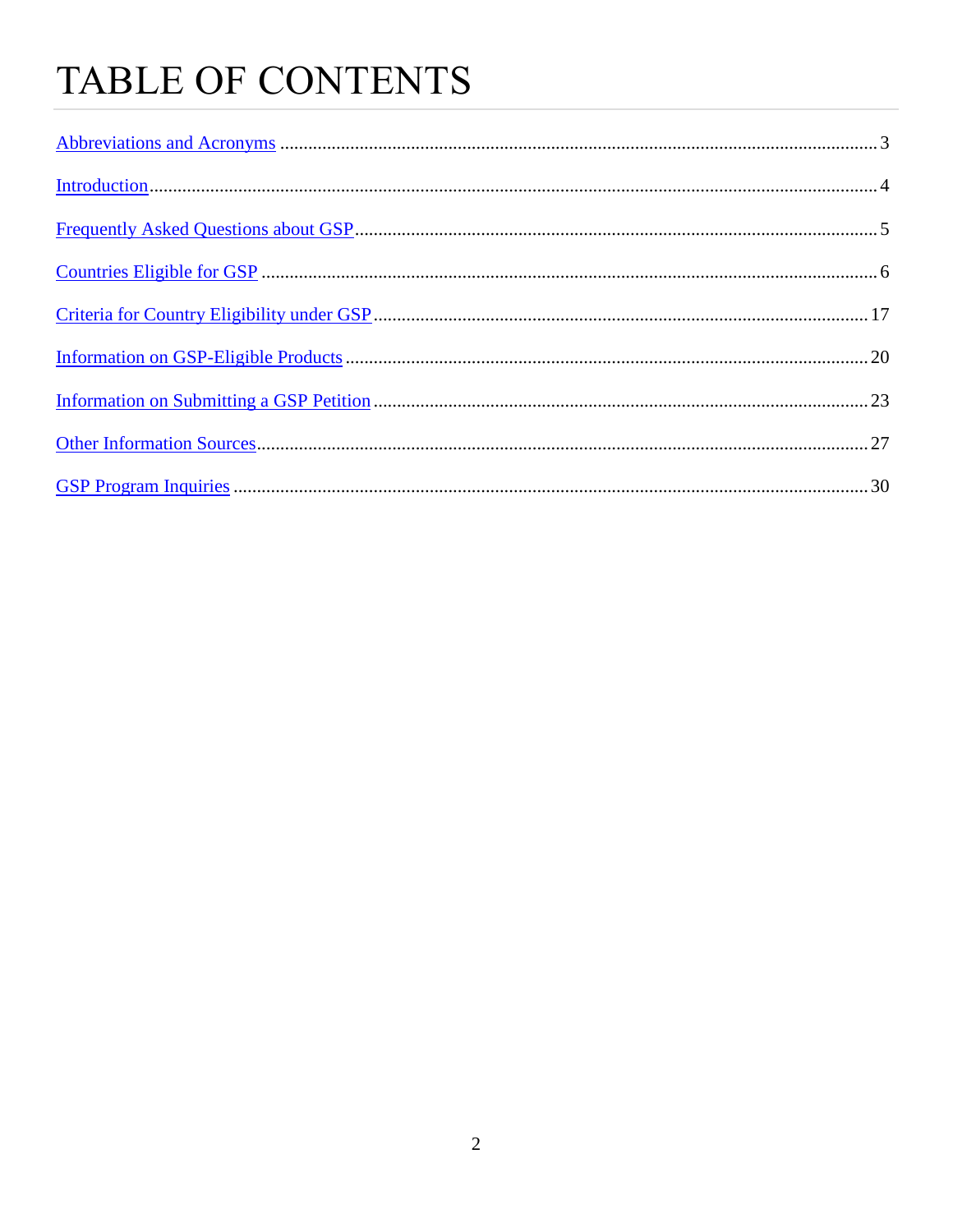### <span id="page-2-0"></span>ABBREVIATIONS AND ACRONYMS

| <b>ASEAN</b>   | <b>Association of Southeast Asian Nations</b>         |
|----------------|-------------------------------------------------------|
| <b>BDC</b>     | <b>Beneficiary Developing Country</b>                 |
| <b>CARICOM</b> | Caribbean Common Market                               |
| <b>CBP</b>     | <b>U.S. Customs and Border Protection</b>             |
| <b>CFR</b>     | Code of Federal Regulations                           |
| <b>CNL</b>     | <b>Competitive Need Limitation</b>                    |
| <b>GNI</b>     | <b>Gross National Income</b>                          |
| <b>GNP</b>     | <b>Gross National Product</b>                         |
| <b>CROSS</b>   | <b>Customs Rulings Online Search System</b>           |
| <b>GSP</b>     | U.S. Generalized System of Preferences                |
| <b>HTSUS</b>   | Harmonized Tariff Schedule of the United States       |
| <b>IMF</b>     | <b>International Monetary Fund</b>                    |
| <b>LDBDC</b>   | <b>Least Developed Beneficiary Developing Country</b> |
| <b>NTR</b>     | <b>Normal Trade Relations</b>                         |
| <b>SAARC</b>   | South Asian Association for Regional Cooperation      |
| <b>SADC</b>    | <b>Southern African Development Community</b>         |
| <b>SIC</b>     | <b>Standard Industrial Classification</b>             |
| <b>SITC</b>    | <b>Standard International Trade Classification</b>    |
| <b>SPI</b>     | Special Program Indicator                             |
| <b>TPSC</b>    | <b>Trade Policy Staff Committee</b>                   |
| <b>USC</b>     | U.S. Code                                             |
| <b>USITC</b>   | U.S. International Trade Commission                   |
| <b>USTR</b>    | Office of the U.S. Trade Representative               |
| <b>WAEMU</b>   | West African Economic and Monetary Union              |
| <b>WTO</b>     | World Trade Organization                              |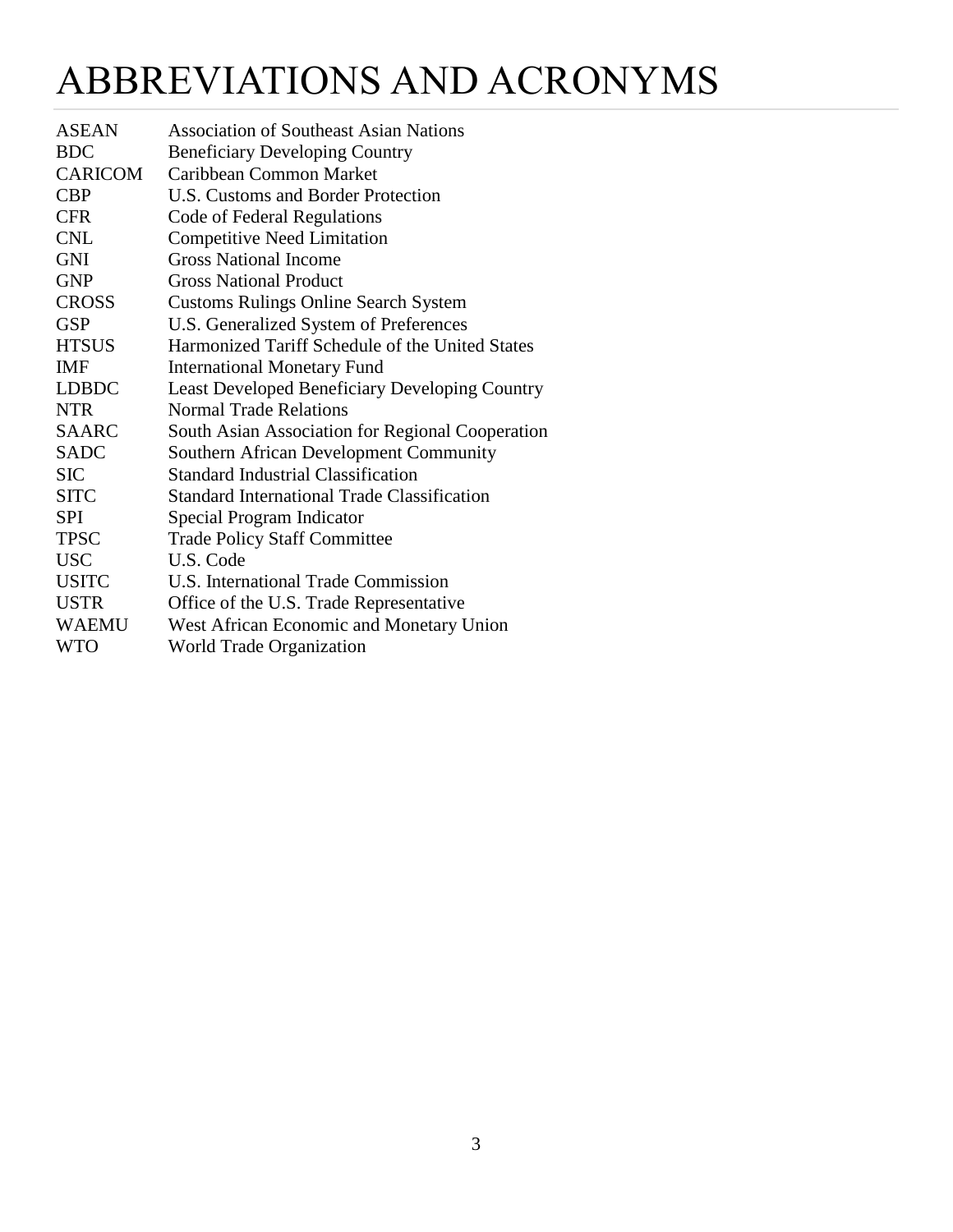### INTRODUCTION

 $\overline{a}$ 

The U.S. Generalized System of Preferences (GSP), a program designed to promote economic growth in the developing world, provides preferential duty-free treatment for approximately 3,500 products from a wide range of designated beneficiary developing countries (BDCs), including many least-developed beneficiary developing countries (LDBDCs).\*† An additional approximately 1,500 products are GSP-eligible only when imported from LDBDCs. The GSP program, first authorized by the Trade Act of 1974, came into effect on January 1, 1976. Authorization of the GSP program expired on December 31, 2017. On March 23, 2018, the President signed legislation authorizing the GSP program through December 31, 2020, retroactive to January 1, 2018.

The purpose of this Guidebook is to facilitate public understanding of the GSP program and the documents that implement the program. The statute and implementing documents, however, are the controlling authorities. The statutory authorization of the GSP program may be found in Title V of the Trade Act of 1974 (19 U.S.C. §§ 2461 – 2467). GSP regulations may be found at 15 CFR Part 2007. Both are also available on the Office of the U.S. Trade Representative (USTR) website: https://ustr.gov/issue-areas/trade-development/preferenceprograms/generalized-system-preference-gsp.

<span id="page-3-0"></span>The GSP regulations of U.S. Customs and Border Protection (CBP) may be found at 19 CFR Part 10.171 - 10.178. In addition, CBP has posted a variety of information that may be useful to importers and exporters using the GSP program at [http://www.cbp.gov/trade/priority-issues/trade-agreements/special-trade](http://www.cbp.gov/trade/priority-issues/trade-agreements/special-trade-legislation/generalized-system-preferences)[legislation/generalized-system-preferences.](http://www.cbp.gov/trade/priority-issues/trade-agreements/special-trade-legislation/generalized-system-preferences)

<sup>\*</sup> As of December 2020, there are 119 BDCs, including 17 non-independent territories and 44 LDBDCs. *See* General Note 4 of the U.S. Harmonized Tariff Schedule for the most up-to-date number of GSP beneficiaries: [https://hts.usitc.gov/current.](https://hts.usitc.gov/current) 

<sup>†</sup> LDBDCs are designated as such pursuant to section 502(a)(2) of the Trade Act of 1974, as amended, and, in practice, are typically GSP beneficiaries that are on the United Nations' list of least developed countries.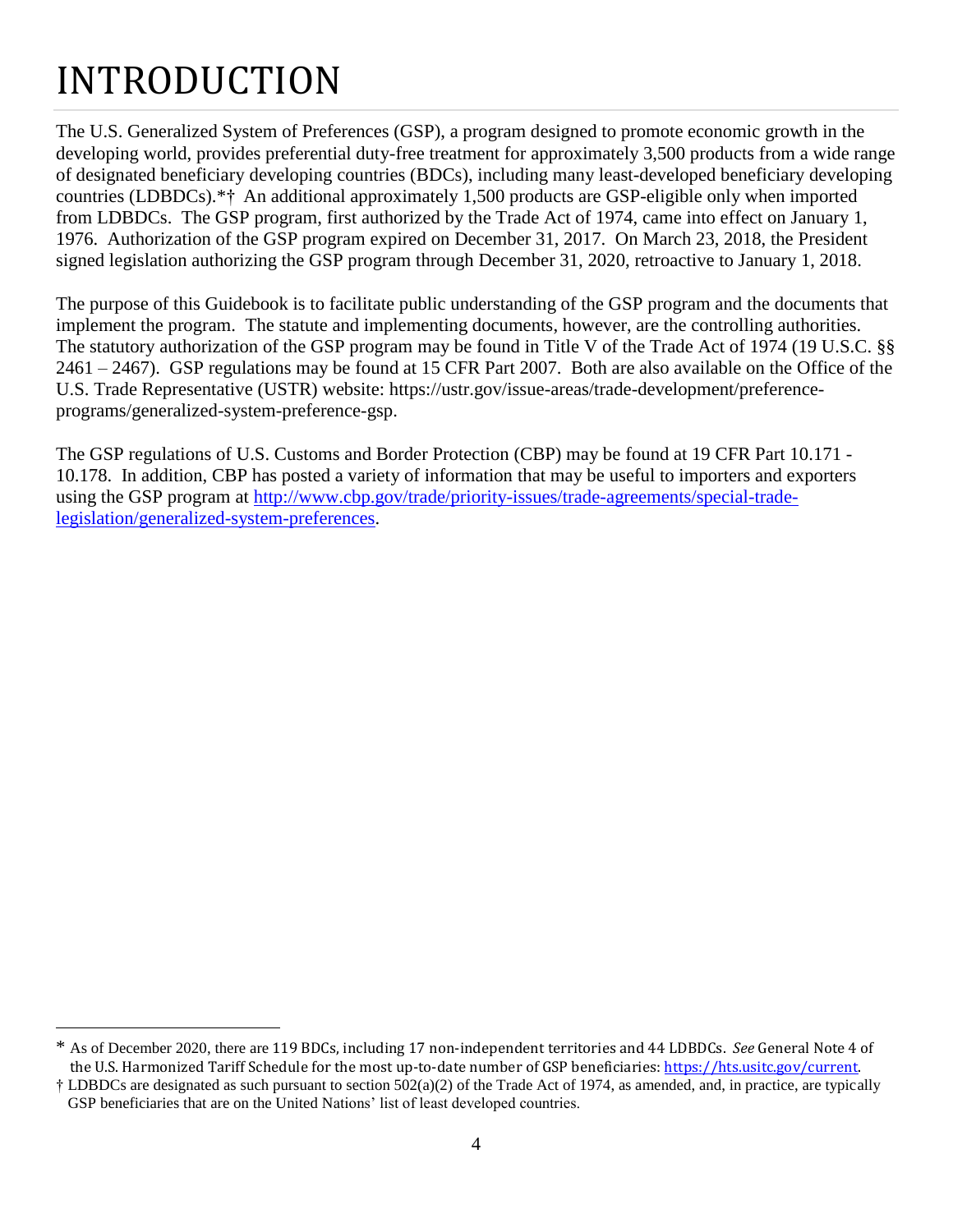### <span id="page-4-0"></span>FREQUENTLY ASKED QUESTIONS ABOUT **GSP**

- **1. GSP-Eligible Articles**
- **2. How to Claim GSP Benefits for Eligible Articles upon Entry into the United States**
- **3. GSP Beneficiary Developing Countries**
- **4. Competitive Need Limitations and Requests for Waivers**
- **5. Graduation of a Beneficiary Country from GSP**
- **6. Rules-of-Origin Requirements**
- **7. "Imported Directly" Requirement**
- **8. Handicraft Textiles**
- **9. Other Topics**

#### **1. GSP-Eligible Articles**

#### *Which imports into the United States qualify for duty-free treatment under the GSP?*

To be eligible for duty-free treatment pursuant to GSP, an import must meet the following requirements (described in more detail below):

- (1) It must be included in the list of GSP-eligible articles;
- (2) It must be imported directly from a BDC;
- (3) The BDC must be eligible for GSP treatment for that article;
- (4) The article must be the growth, product, or manufacture of a BDC and must meet the value added requirements;
- (5) The importer must request duty-free treatment under GSP by placing the appropriate GSP Special Program Indicator (SPI) (A, A+, or A\*) before the HTSUS number that identified the imported article on the appropriate shipping documents (CBP Form 7501).

#### *Which articles are eligible for duty-free treatment?*

Approximately 3,500 articles, classified by CBP at the eight-digit tariff rate line, are generally eligible for dutyfree treatment from all GSP beneficiaries. An additional approximately 1,500 articles are eligible for duty-free treatment when imported from LDBDCs. The combined lists include most dutiable manufactured and semimanufactured products and certain agricultural, fishery, and primary industrial products that are not otherwise duty-free.

#### *How do I determine if a particular item is GSP-eligible?*

Articles eligible for GSP treatment are identified in the current edition of the Harmonized Tariff Schedule of the United States (HTSUS), which is published by the U.S. International Trade Commission (USITC). The complete HTSUS can be downloaded from the USITC web site [http://www.usitc.gov/tata/hts/index.htm.](http://www.usitc.gov/tata/hts/index.htm) There is also a searchable version of the HTSUS available at the USITC website. In addition, the USITC maintains the "Interactive Tariff and Trade DataWeb," a searchable database of import statistics and other information, including product eligibility information for GSP and other U.S. preference programs, which can be found at: [http://dataweb.usitc.gov.](http://dataweb.usitc.gov/) Another source (although not official and only updated periodically) is on the USTR website at https://ustr.gov/issue-areas/trade-development/preference-programs/generalized-system-preferencegsp.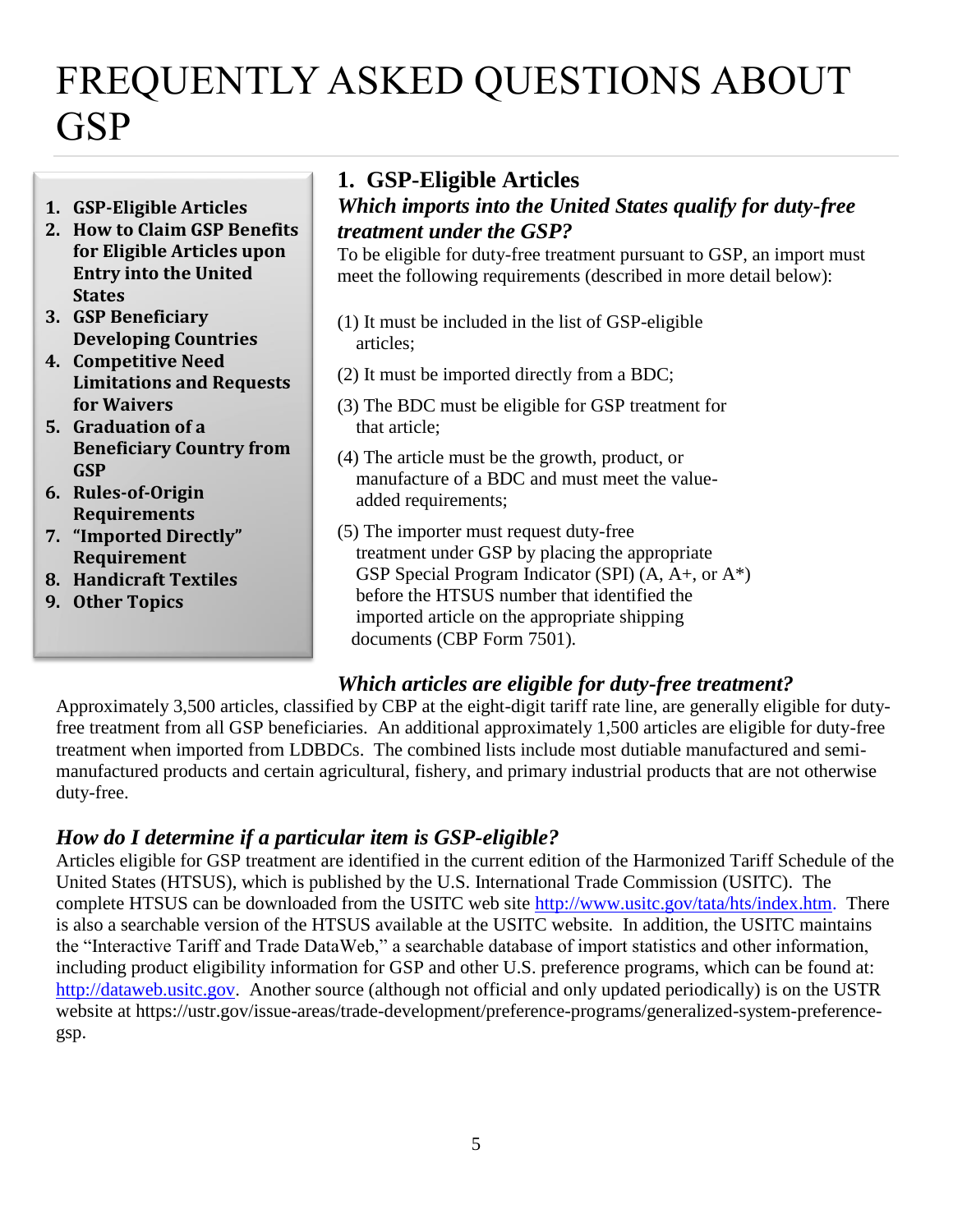#### *Can any article be designated as eligible for GSP?*

No. Certain articles are prohibited by law (see 19 U.S.C. § 2463) from receiving GSP treatment. These include most textiles and apparel articles, watches, footwear, work gloves, and leather apparel. In addition, the GSP statute precludes eligibility for import-sensitive steel, glass, and electronic articles.

#### *How is an article identified as GSP-eligible in the HTSUS?*

The letter **A** in the "Special" tariff column of the HTSUS identifies GSP-eligible articles at an eight-digit level. The following table presents three HTSUS tariff lines to illustrate variations in the treatment given to different GSP articles. Under each entry for a GSP-eligible article in the HTSUS, the SPI code **A**, **A+**, or **A\*** in the "Special" column identifies the article as GSP-eligible under certain conditions. The SPI code **A** designates articles that are GSP-eligible from any BDC. The SPI code **A+** indicates articles that are GSP-eligible only from LDBDCs. The SPI code **A\*** indicates that one or more specific BDCs, listed in General Note 4(d) to the HTSUS, have lost GSP eligibility for that article.

|                                   |                                                          |                 | Rate of Duty $(\%$ |                 |
|-----------------------------------|----------------------------------------------------------|-----------------|--------------------|-----------------|
| <b>HTSUS</b><br><b>Subheading</b> | <b>Article description</b>                               | <b>Column 1</b> |                    | <b>Column 2</b> |
|                                   |                                                          | <b>General</b>  | <b>Special</b>     |                 |
| 8406.10.10                        | Steam turbines for marine<br>propulsion                  | 6.70%           | Free $(A,)$        | 20%             |
| 8413.30.10                        | Fuel-injection pumps for<br>compression-ignition engines | 2.50%           | Free $(A^*, )$     | 35%             |
| 8708.92.50                        | Mufflers and exhaust pipes,<br>not for trackers          | 2.50%           | Free $(A+, \dots)$ | 25%             |

#### *Can the President limit products' GSP eligibility?*

Yes. The President may:

- (1) Remove products from GSP eligibility in response to petitions submitted by interested parties in an annual review;
- (2) Preclude certain BDCs from GSP eligibility for certain newly designated products when those products are designated;
- (3) Limit the redesignation of GSP eligibility to certain BDCs when specific articles are redesignated as GSP-eligible; and
- (4) Remove products for an individual BDC country which has exceeded competitive need limitations (CNLs).

#### *How is the correct HTSUS classification determined?*

CBP classifies imports under the HTSUS. A ruling on the appropriate classification of a product may be requested under Part 177 of the CBP Regulations (see 19 CFR Part 177) by any person who, as an importer or exporter of merchandise, has a direct and demonstrable interest in the ruling request. The authorized agent of such person may also request a ruling. A "person" in this context includes an individual, corporation, partnership, association, or other entity. The rulings are provided without cost, provide certainty to make an informed business decision, and, if submitted to CBP's New York office as an eRuling request, are provided within 30 days of receipt.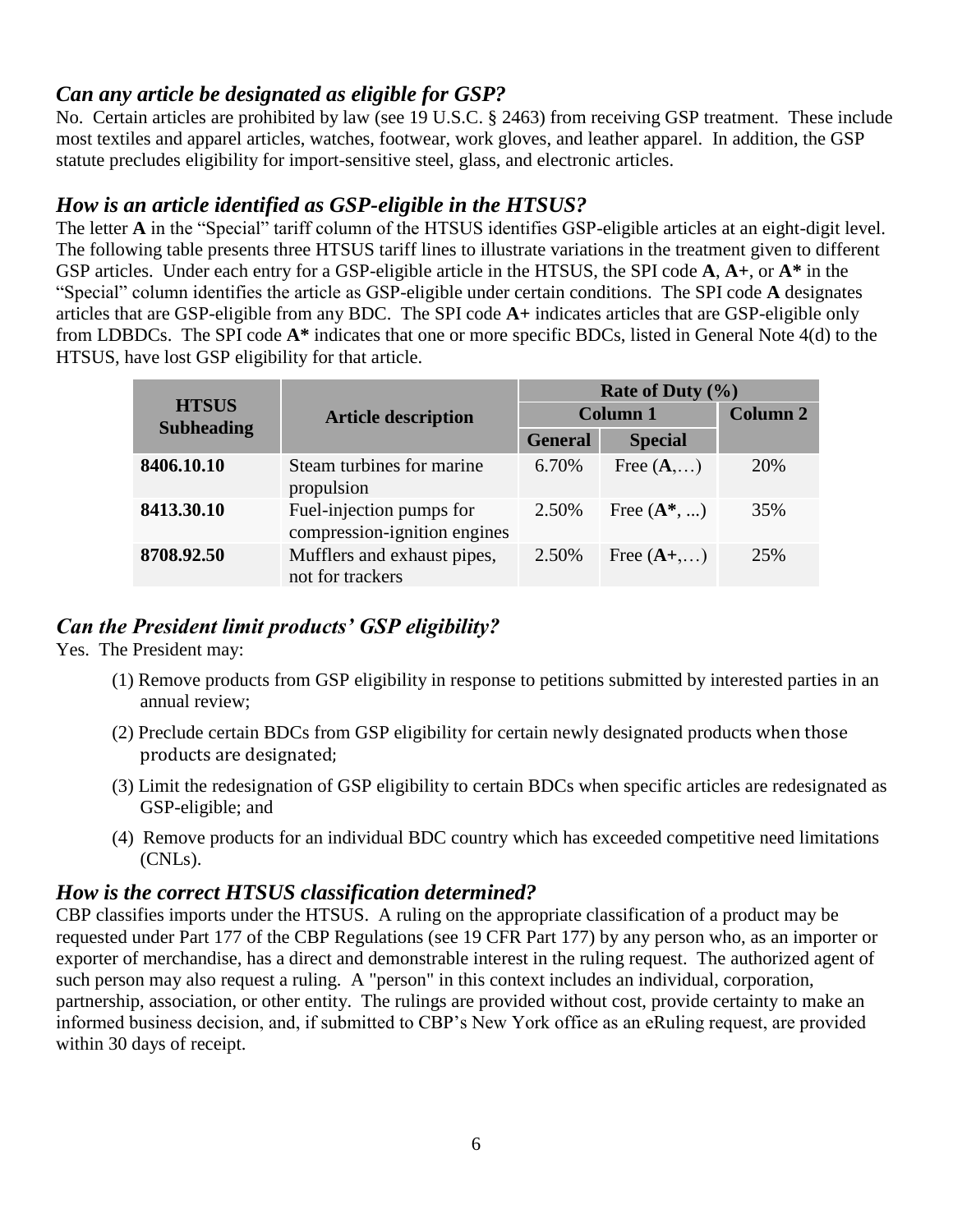Questions concerning the appropriate classification of a particular product should be directed to CBP officers at the port of entry or to:

Director, National Commodity Specialist Division U.S. Customs and Border Protection Attn: CIE/Ruling Request One Penn Plaza-10th Floor New York, NY 10119

Rulings may be obtained by email or postal mail. Requirements for ruling requests may be found at: [http://www.cbp.gov/trade/rulings/eruling-requirements.](http://www.cbp.gov/trade/rulings/eruling-requirements) The eRuling template is available at: [https://apps.cbp.gov/erulings/index.asp.](https://apps.cbp.gov/erulings/index.asp) The eRuling template may be used if you do not need to provide a physical sample of the goods for which you need a ruling. CBP rulings are published and available on-line in a searchable database called Customs Rulings Online Search System (CROSS) at [http://rulings.cbp.gov.](http://rulings.cbp.gov/)

Requests for valuation and preference program qualification rulings should be addressed to:

The Commissioner of Customs and Border Protection Attention: Office of Regulations and Rulings Washington, DC 20229

CBP also provides a compliance document to inform importers of the basic requirements of the GSP program, including guidance about establishing internal controls to document the regulatory requirements for substantiating GSP claims. This document is available at: [https://www.cbp.gov/trade/priority-issues/trade](https://www.cbp.gov/trade/priority-issues/trade-agreements/special-trade-legislation/generalized-system-preferences)[agreements/special-trade-legislation/generalized-system-preferences.](https://www.cbp.gov/trade/priority-issues/trade-agreements/special-trade-legislation/generalized-system-preferences)

#### **2. How to Claim GSP Benefits for Eligible Articles upon Entry into the United States**

#### *How does an importer request GSP treatment?*

The importer is responsible for claiming the preference benefit by using the GSP's SPI code "**A**" "**A**\*", or "**A+**", as a prefix, before the HTSUS tariff-line number when completing the shipment entry documentation (see 19 CFR Part 10.172). If GSP treatment is not claimed on the entry summary, there are other ways to claim it. One is to file a Post Summary Correction (PSC) with CBP at least 20 working days prior to liquidation of the entry. Another method is to file a protest, as set out in 19 U.S.C. § 1514. For questions, regarding how to fill out and submit a PSC or protest, please contact an Import Specialist at the Center of Excellence and Expertise at [https://www.cbp.gov/trade/centers-excellence-and-expertise-information/cee-directory.](https://www.cbp.gov/trade/centers-excellence-and-expertise-information/cee-directory)

#### *What documents are needed to ensure GSP duty-free treatment?*

The documents that CBP may request vary on a case-by-case basis. Examples of the types of documents that should be available to establish and document a GSP claim are:

- GSP Declaration (see 19 CFR Part 10.173)
- Bill of Materials
- Invoices
- Purchase Orders
- Production records kept in the ordinary course of business
- Payroll information to document labor costs
- Factory profile
- Affidavit with supporting documentation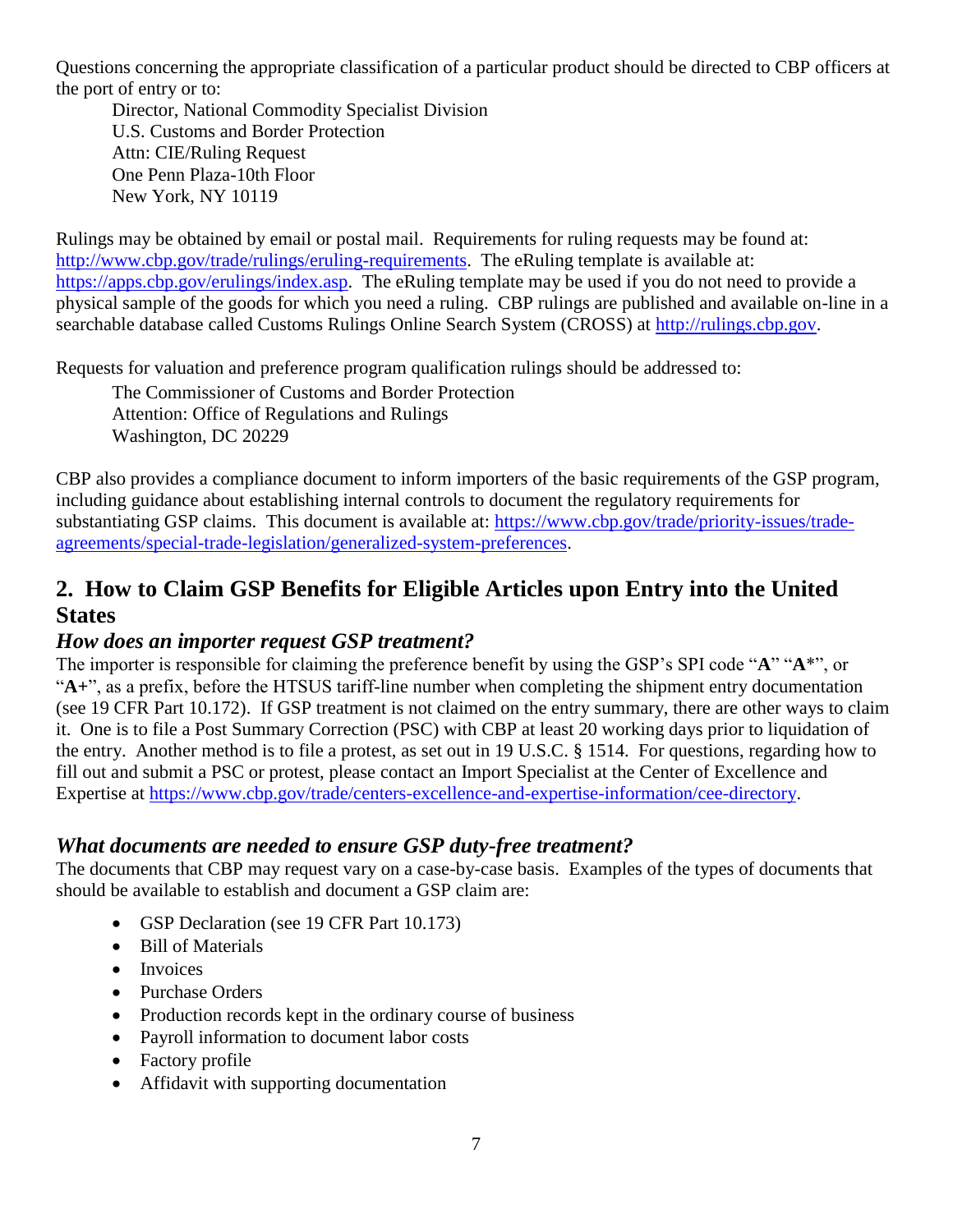The documentation necessary to substantiate a GSP claim must be kept readily accessible, should CBP request it. CBP may request records from the importer, from the foreign exporter, or both. The substantiating documentation must be kept for a period of five years.

#### **3. GSP Beneficiary Developing Countries**

#### *Where are the official lists of GSP-eligible beneficiaries and country-specific restrictions on eligibility found?*

General Note 4, found at the beginning of the HTSUS, contains information about GSP. General Note 4(a) contains the official list of GSP-eligible beneficiaries. General Note 4(b) contains the list of LDBDCs. General Note 4(d) contains the list of the imported articles that are not eligible for GSP treatment from certain GSP countries. When a BDC is first designated, or undergoes a change in GSP eligibility, a notice is published in the *Federal Register* indicating the change and the effective date of the change. The lists contained in General Note 4 are periodically modified to reflect these changes.

#### *Are the lists of eligible articles and countries ever modified?*

Yes. The GSP Subcommittee of the Trade Policy Staff Committee (TPSC), chaired by USTR and comprised by representatives of other executive branch agencies, conducts an annual review during which changes are considered to the lists of articles and countries eligible for duty-free treatment under GSP. Modifications made pursuant to the annual review are implemented by executive order, or Presidential Proclamation, and are published in the *Federal Register.* The modifications are reflected in the electronic and hard copy versions of the HTSUS published by the USITC.

#### *How does someone request modification of the list of GSP-eligible articles?*

Any person may petition the GSP Subcommittee to request modifications to the list of countries eligible for GSP treatment. However, only an "interested party" may petition for modifications to the list of articles eligible for GSP treatment. For purposes of GSP, an interested party is any party who has significant economic interest in the subject matter of the request, or any other party representing a significant economic interest that would be materially affected by the action requested, such as a domestic producer of a like or directly competitive article, a commercial importer or retailer of an article which is eligible for GSP or for which GSP eligibility is requested, or a foreign government.

To be considered in a particular annual review, petitions must be submitted to the GSP Subcommittee by the deadline for submissions for that review as announced in the *Federal Register* (See [Information on Submitting a](#page-22-0)  [GSP Petition](#page-22-0) below). Petitions must conform to the applicable rules and regulations. Petitions accepted for review are subject to public hearings and a full review by the GSP Subcommittee.

#### *What factors are taken into account in modifying the list of eligible articles?*

In modifying the GSP list of articles, the following factors must be considered under the statute:

- (1) The effect such action will have on furthering the economic development of developing countries through the expansion of their exports;
- (2) The extent to which other major developed countries are undertaking a comparable effort to assist developing countries by granting generalized preferences with respect to imports of products of such countries;
- (3) The anticipated impact of such action on U.S. producers of like or directly competitive products; and
- (4) The extent of the country's competitiveness with respect to eligible products.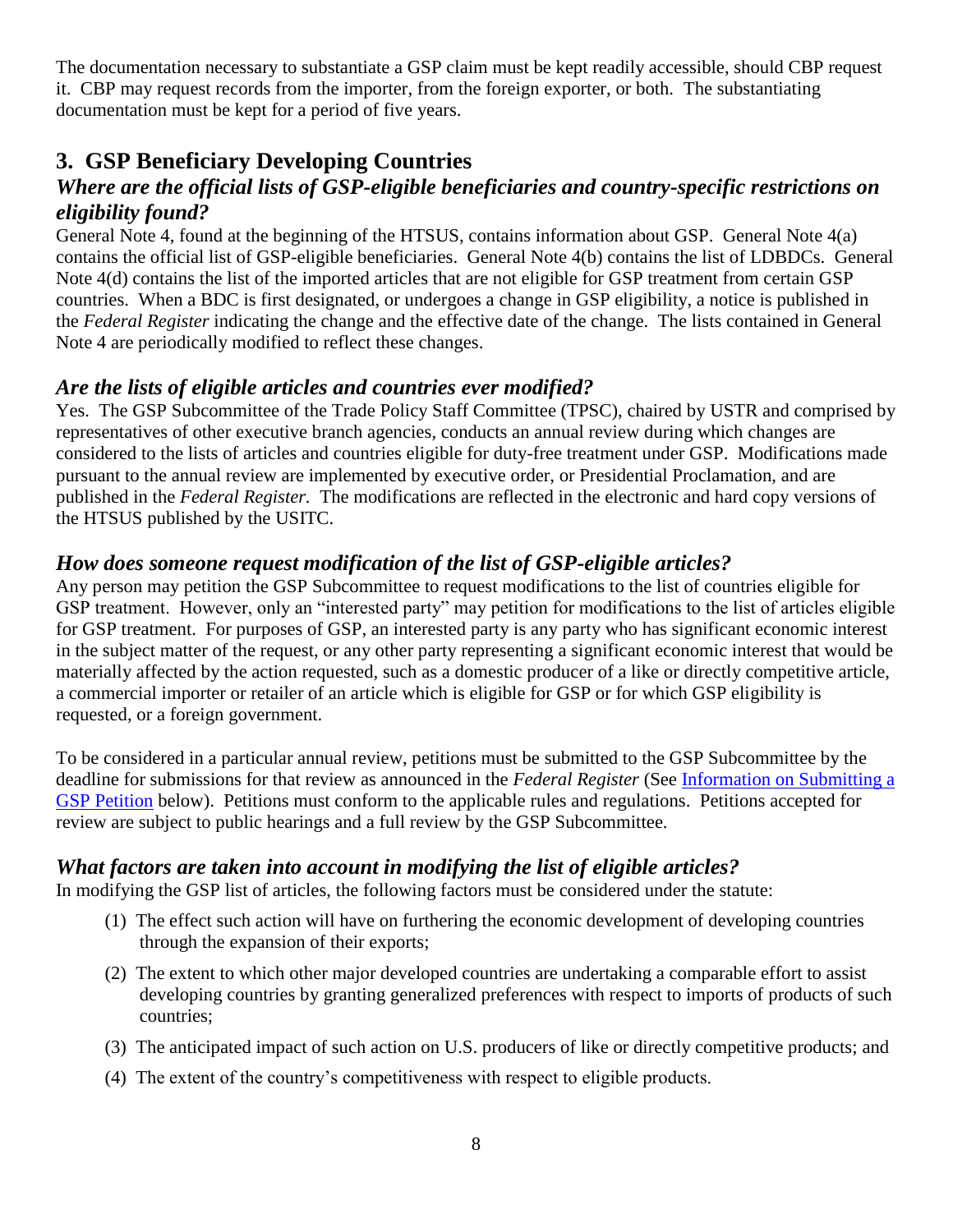#### *What factors are taken into account in modifying the list of eligible countries?*

In addition, the statute includes a number of factors that the President takes into account when designating a country as eligible for GSP. These factors include whether a country has taken or is taking steps to afford to workers in that country internationally recognized worker rights and the extent to which a country is providing adequate and effective protection of intellectual property rights. The full list of factors may be found at 19 U.S.C. § 2462(b) and (c). Finally, the statute also provides a list of articles that may not be designated as eligible for GSP (see 19 U.S.C. § 2463(b)).

#### *Are changes in country eligibility based only on petitions from stakeholders?*

No. As announced by USTR in October 2017, USTR and other relevant agencies conduct a triennial assessment process regarding a BDC's compliance with the statutory eligibility criteria. If the assessment of a BDC raises concerns regarding the country's compliance with an eligibility criterion, the administration may self-initiate a full review of that BDC's continued eligibility for GSP.

#### *Who makes the determinations regarding GSP product and country eligibility?*

The President determines which countries and which products are eligible for GSP benefits, based on the recommendations of the U.S. Trade Representative. The GSP Subcommittee of the TPSC conducts the annual reviews of GSP product and country eligibility. These reviews typically involve both public hearings and a public comment period. The GSP Subcommittee reports the findings of these reviews to the TPSC and the U.S. Trade Representative. The Deputy Assistant USTR for GSP oversees the day-to-day operation of the GSP program and chairs the GSP Subcommittee.

#### *Do all beneficiary countries receive duty-free treatment on the entire list of articles?*

No. Some otherwise GSP-eligible products from particular BDCs may be ineligible because: (1) they exceed the CNLs (see below); (2) the products' GSP eligibility has been removed from one or more particular countries in response to petitions submitted as part of an annual product review; (3) a particular BDC has been found to be sufficiently competitive with respect to that product or products; (4) the imported articles fail to meet the statutory requirements of GSP; (5) the President has decided to partially withdraw or suspend the BDC's GSP benefits for non-compliance with the GSP eligibility criteria; or (6) the imported articles fail to meet other CBP or other agency requirements.

### **4. Competitive Need Limitations and Requests for Waivers**

#### *What are competitive need limitations?*

CNLs are quantitative ceilings on GSP benefits for each product and BDC. The GSP statute provides that a BDC is to lose its GSP eligibility with respect to a product if the CNLs are exceeded and if no waiver is granted (see below). There are two different measures for CNLs: when U.S. imports of a particular product from a BDC during any calendar year (1) account for 50 percent or more of the value of total U.S. imports of that product; or (2) exceed a certain dollar value. In accordance with the GSP statute, the dollar-value limit is increased by \$5 million annually; the 2020 limit is \$195 million. Products from a specified BDC are considered "sufficiently competitive" when imports exceed one of these limits. By statute, GSP treatment for an article exceeding either CNL terminates on November 1 of the next calendar year. By statute, CNLs do not apply to LDBDCs and BDCs that are also beneficiaries of the African Growth and Opportunity Act (see 19 U.S.C. §  $2463(c)(2)$ ).

#### *Are the competitive need limitations ever waived?*

Yes. CNLs can be waived under three circumstances:

**(1)** *Petitioned waivers:*The President may grant a CNL waiver for a product imported from a BDC.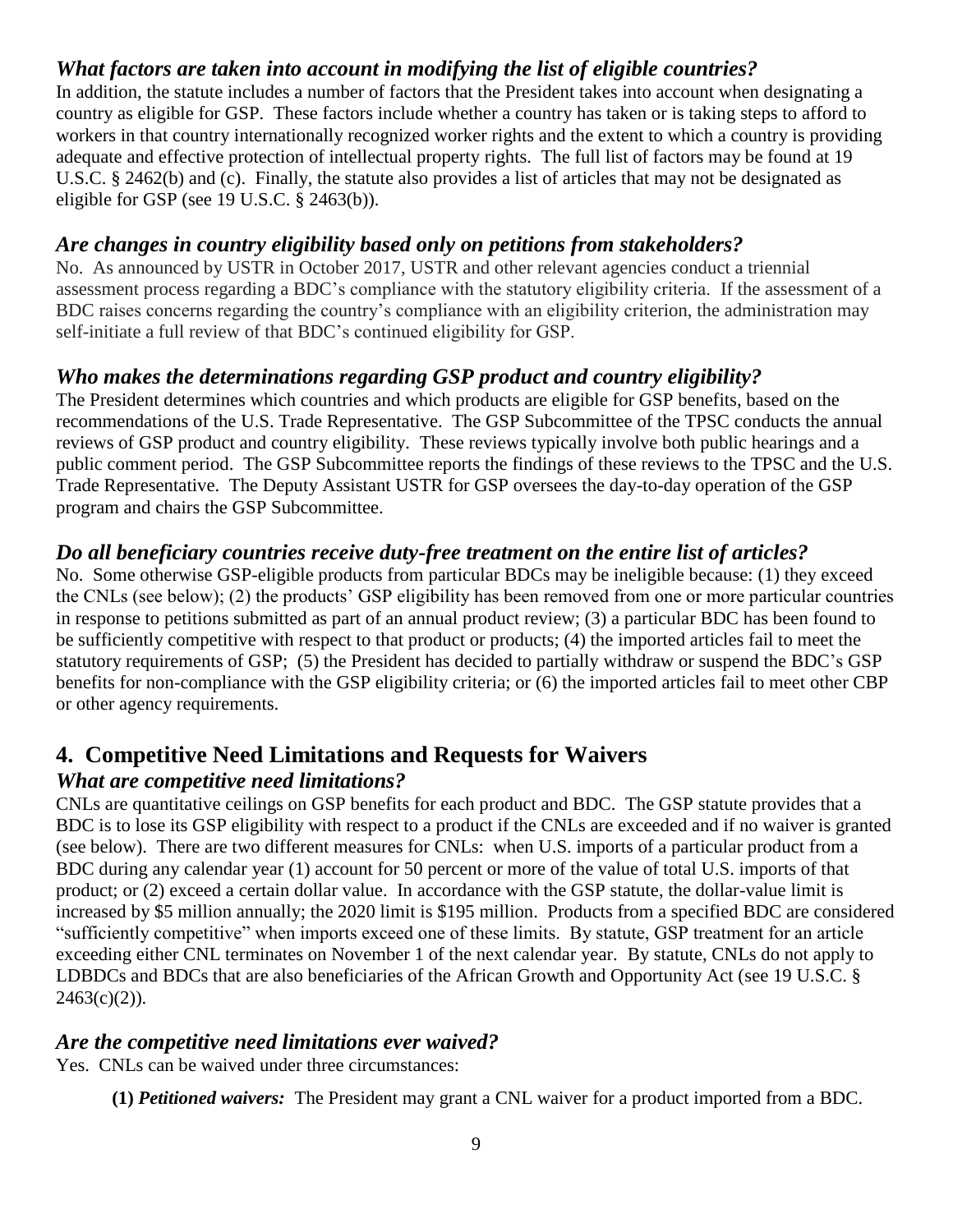Interested parties may petition for a waiver during the annual review process. In deciding whether to grant a waiver, the President is required to place "great weight" on the extent to which the country is providing equitable and reasonable access to its market and basic commodity resources and the extent to which the country is providing reasonable and effective protection to U.S. intellectual property rights. If a waiver is granted, both the percentage limit and the dollar limit are waived. A waiver remains in effect until the President determines that it is no longer warranted due to changed circumstances. The statute also provides that the President should revoke any waiver that has been in effect for at least five years, if a GSP-eligible product from a specific country has an annual trade level in the previous calendar year that exceeds 150 percent of the annual dollar-value limit or exceeds 75 percent of all U.S. imports.

**(2)** *Not Produced in the U.S. ("NPUS") waiver:* The percentage provision is waived for certain GSP eligible articles which were not produced in the United States in the three years prior to the time of action. Interested parties may petition for a waiver during the annual review process.

**(3)** *De minimis waiver:*A waiver may also be provided when total U.S. imports from all countries of a product are "*de minimis*". Like the dollar-value CNLs, the *de minimis* level is adjusted each year, in increments of \$500,000. The *de minimis* level in 2020 is \$25.0 million.

#### *What are super CNLs?*

The expression "super CNLs" refers to a provision in the statute (19 U.S.C. 2463(d)(4)(B)(ii)) that limits dutyfree treatment accorded to products that are clearly competitive in the U.S. market. Under this provision, the President should revoke a CNL waiver that has been in effect for more than five years, if GSP-claimed imports of that product either (1) exceed 1.5 times the annual CNL limit (in 2020, the CNL limit is \$195 million) or (2) exceed 75 percent of total U.S. imports of that product, during the preceding calendar year.

#### *What happens if the value of imports of an eligible product from a beneficiary country reaches or exceeds competitive need limitations in a given year?*

GSP eligibility for articles from such countries terminates on November 1 of the next calendar year unless those products and beneficiaries are granted a CNL waiver before that date.

#### *When should an interested party petition for a CNL waiver?*

Stakeholders can determine if calendar year imports exceeded the CNL by checking the USTR GSP website shortly after the release of the annual trade data. Parties should file a petition seeking a waiver before the deadline for that year's annual GSP review listed in the *Federal Register*.

#### *Once an article is removed from GSP eligibility because it exceeded the CNL, can that article from the country ever be returned to GSP eligibility?*

Yes. During the annual GSP product review, interested parties will have the opportunity to petition for redesignation of a product exported by a particular BDC if U.S. imports of that article from that country fall below the competitive need limitations in a subsequent year. This includes possible redesignation of products for which imports are below the dollar value Competitive Need Limitation (\$195 million for 2020), but for which imports exceed 50 percent, in the event that a petitioner believes that there is no production in the United States. USTR anticipates that redesignations will continue to be granted in only a limited number of cases, and will prioritize redesignations of products that do not compete with U.S. production. Accepted petitions on these topics will be included in the advice provided by the United States International Trade Commission.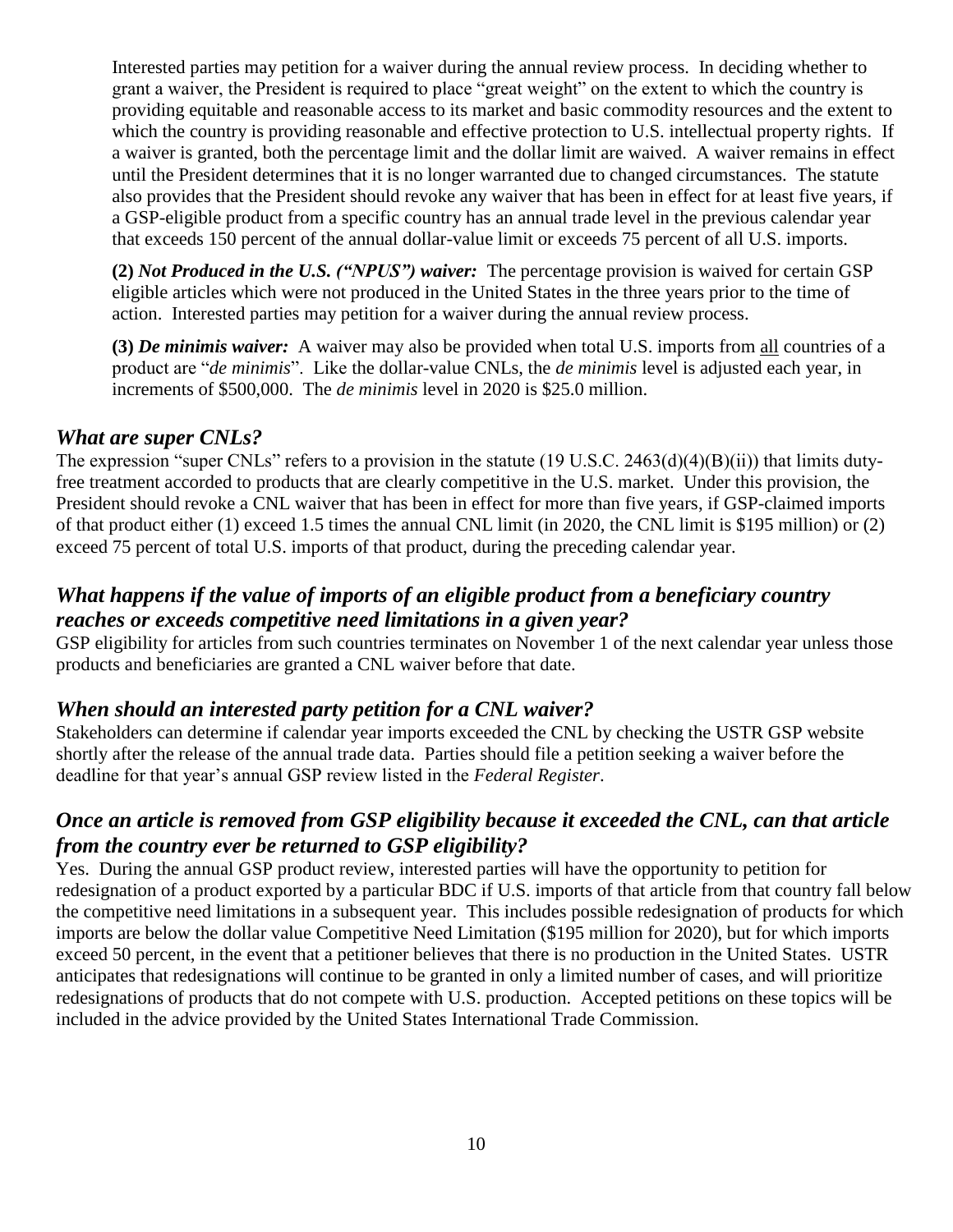#### **5. Graduation of a Beneficiary Country from GSP** *What is graduation and how is it implemented?*

Graduation is the removal of a country's GSP eligibility on the basis of factors related to national income or competitiveness. The President may remove a BDC from the GSP program because the country is sufficiently developed or competitive, or may suspend or limit the BDC's access to duty-free treatment with respect to one or more products. Country graduation occurs:

(1) When the President determines that a beneficiary country is a "high-income country," as defined by the GSP statute (based on World Bank statistics) ("mandatory graduation"); or

(2) As the result of a review of a BDC's advances in economic development and trade competitiveness.

The per capita Gross National Income (GNI) limit for mandatory graduation is set at the lower-bound of the World Bank's definition of a "high-income" country (which was \$12,535 for 2019, the most recent data available, announced in July 2020). Mandatory graduation takes effect January 1 of the second year after the year in which the President makes the graduation determination, which is announced in the *Federal Register*.

#### *What factors are considered in graduation actions?*

For circumstances other than mandatory graduation, the GSP Subcommittee normally reviews: (1) the country's general level of development; (2) its competitiveness in regard to the particular product; (3) the country's practices relating to trade, investment, and worker rights; (4) the overall economic interests of the United States, including the effect continued GSP treatment would have on the relevant U.S. producers, workers and consumers; and (5) any other relevant information.

#### **6. Rules-of-Origin Requirements**

#### *What are the rules-of-origin requirements?*

For an imported article to be GSP-eligible, it must be the growth, product, or manufacture of a BDC, and the sum of the cost or value of materials produced in the BDC plus the direct costs of processing must equal at least 35 percent of the appraised value of the article at the time of entry into the United States. CBP is charged with determining whether an article meets the GSP rules of origin.

An importer, exporter or producer who is uncertain about whether a particular imported article satisfies the rules of origin requirements, may check CROSS, CBP's searchable database, [http://rulings.cbp.gov/,](http://rulings.cbp.gov/) to see if CBP has issued a ruling on the same or a similar product, or may contact CBP for a binding ruling. See page eight of this booklet for information on how to obtain a ruling.

#### *Can imported materials be counted toward the 35 percent value-added requirement?*

Yes, if the imported material undergoes a double substantial transformation. To be considered as double substantial transformation, the imported material must undergo a substantial transformation in the BDC, which means that the imported material is transformed into a new and different constituent material with a new name, character and use. Then the constituent material must be transformed in the BDC into a new and different finished article with a new name, character and use. Inputs from member countries of GSP-eligible regional associations will be treated as single-country inputs for purposes of determining origin.

The calculation of the cost or value of materials produced in the BDC is described in 19 CFR Part 10.177. A list of the items included in the "direct costs of processing" is provided in 19 CFR Part 10.178. CBP's customs value handbook may be found on CBP's website at: [http://www.cbp.gov/document/publications/customs-value.](http://www.cbp.gov/document/publications/customs-value)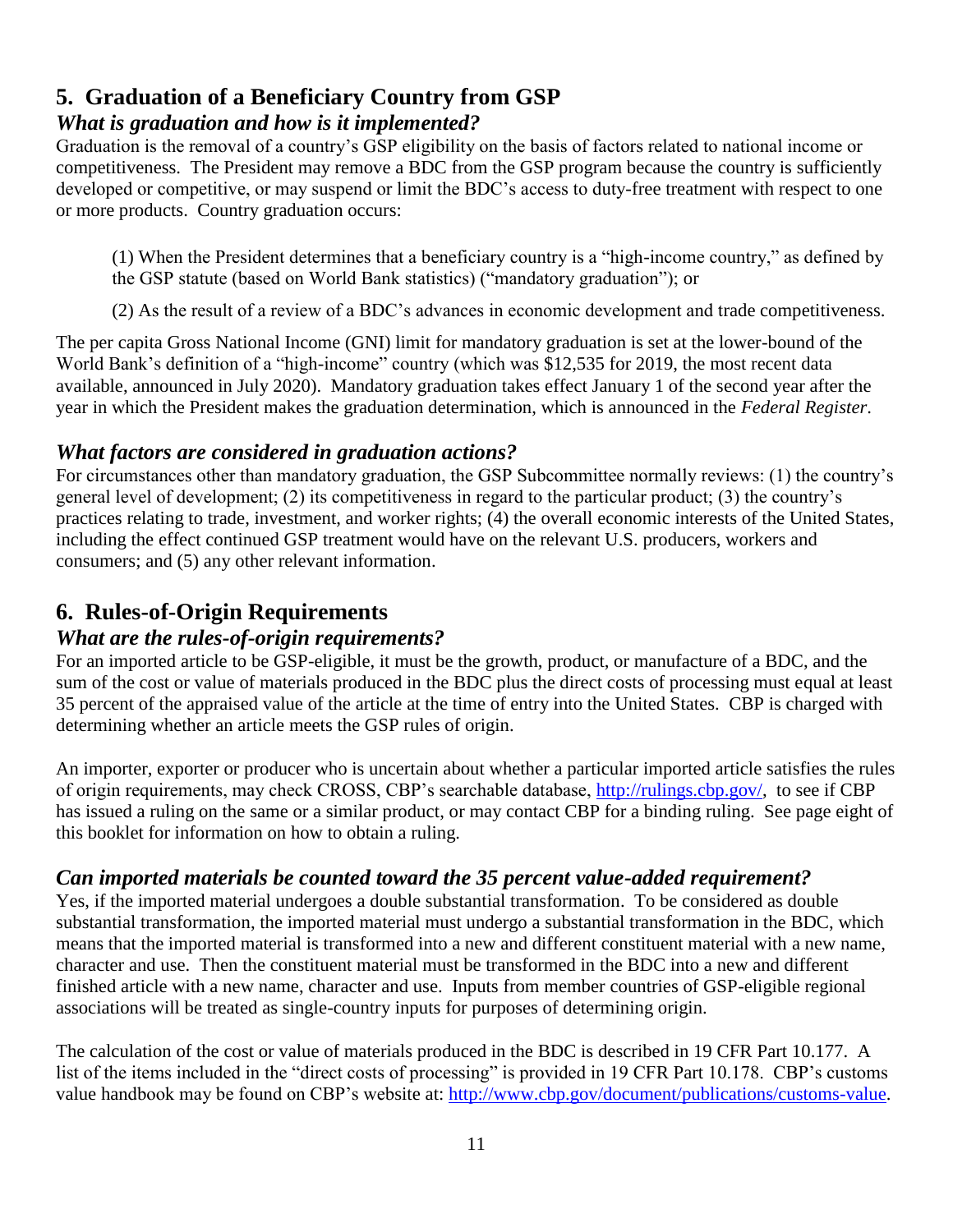An importer, exporter or producer who is uncertain if an imported material undergoes a double substantial transformation or if a particular cost may be included in the calculation, may check CROSS [\(http://rulings.cbp.gov/\)](http://rulings.cbp.gov/) to see if CBP has issued a ruling on the same or a similar product or cost or may contact CBP for a binding ruling. See page eight of this booklet for information on how to obtain a ruling.

#### **7. "Imported Directly" Requirement**

#### *What is meant by the requirement that the article be "imported directly"?*

Generally, the imported article must be shipped directly from the BDC to the United States. If a shipment from a BDC passes through the territory of any other country on the way to the United States, the imported articles must not enter the commerce of the other country (see 19 CFR Part 10.175 for more information). Questions about the "imported directly" requirement may be researched in CBP's Customs Ruling Online Search System (CROSS) at<https://rulings.cbp.gov/home> or directed to CBP for a binding ruling.

#### *Does the GSP program make any special provisions for BDCs that are members of a regional association?*

Yes. If members of regional associations request and are granted recognition as regional associations under the GSP program, the association's member countries will be considered as one country for purposes of the GSP rules of origin. Articles produced in two or more eligible member countries of an association will be accorded duty-free treatment if the countries collectively meet the rules of origin. In addition, an article produced in an LDBDC may count inputs from LDBDCs and BDCs in its regional association towards the 35 percent domestic content requirement for satisfying the rules of origin for qualifying articles. CBP makes the final determination of rules of origin. For any question related to the rules of origin computations, please contact CBP's Trade Agreements Branch through the FTA mailbox at [fta@dhs.gov.](mailto:fta@dhs.gov) For general information regarding CBP's advance ruling or to request a definitive ruling on whether a product produced in a regional association qualifies for duty-free treatment, please visit [https://www.cbp.gov/trade/rulings.](https://www.cbp.gov/trade/rulings) For guidance concerning classification, please review binding rulings via CROSS at [https://rulings.cbp.gov/home.](https://rulings.cbp.gov/home)

CNL criteria are applied only to the country of origin and not the entire association.

General Note 4 of the HTSUS has the most recent list of GSP-eligible countries, territories, and associations. There are currently six associations whose GSP-eligible beneficiary members can benefit from this provision: the South Asian Association for Regional Cooperation (SAARC); the Andean Group (or Cartagena Agreement); the Association of Southeast Asian Nations (ASEAN); the Caribbean Common Market (CARICOM); the Southern African Development Community (SADC); and the West African Economic and Monetary Union (WAEMU).

#### **8. Handicraft Textiles**

#### *What is the certified handicraft textile agreement?*

Certain textile products are eligible for GSP treatment when the GSP BDC has signed an agreement with the United States to provide certification that the items are hand-loomed folkloric products of the exporting BDC. The agreement authorizes duty-free treatment to hand-loomed and folklore wall hangings (HTSUS 6304.99.10) and hand-loomed and folklore pillow covers (HTSUS 6304.99.40) which have been certified by the BDC.

The certification process requires an official exchange of letters between the U.S. Government and the BDC government. The image of the triangular seal certifying the products' authenticity must be stamped on the commercial invoice and signed by one of the individuals identified by the BDC during the exchange of letters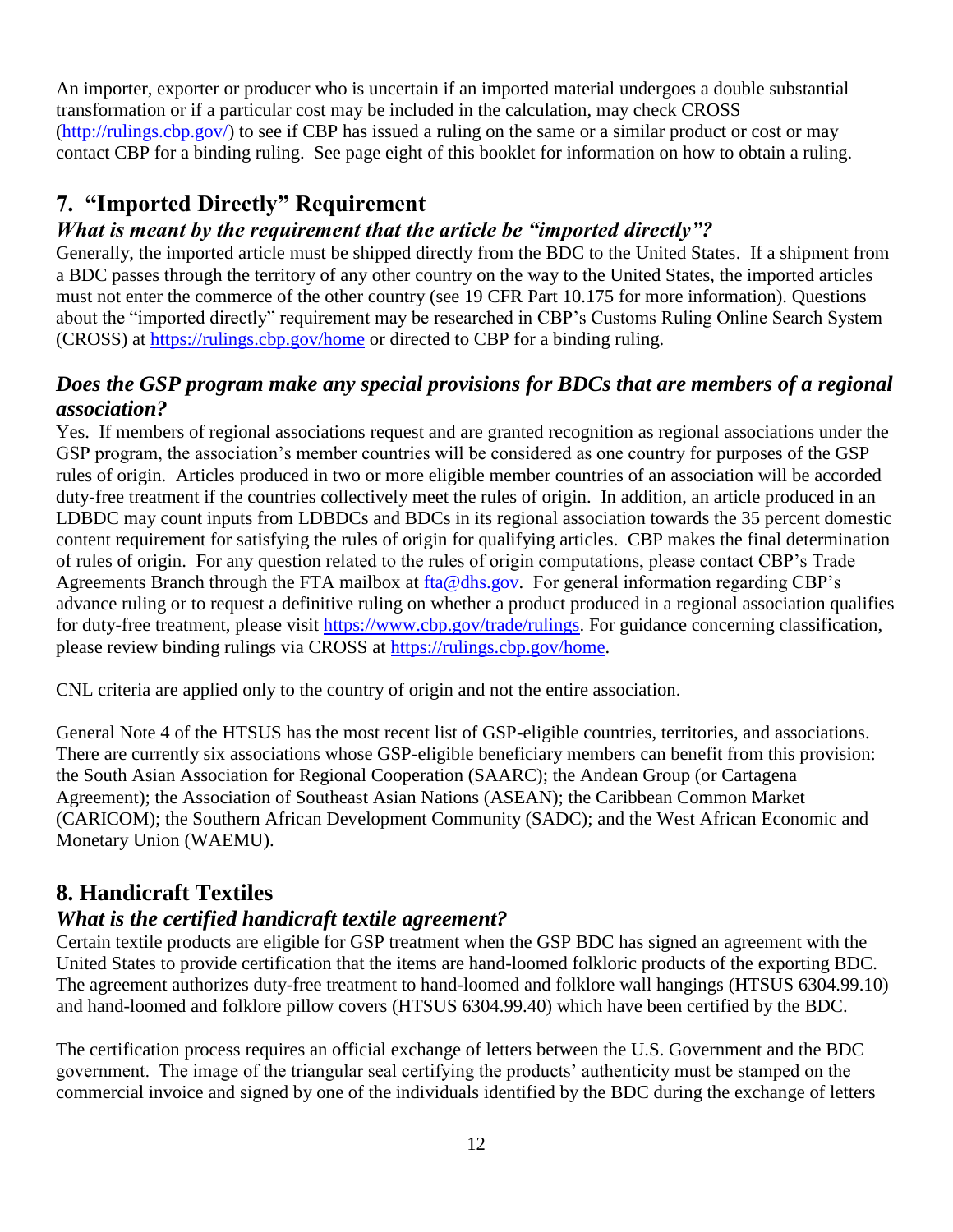comprising the agreement. As with other GSP-eligible imports, the benefit is claimed by the importer of record's use of the SPI "**A**" before the HTSUS tariff number on the entry documents. For more information related to textile policy and enforcement, please contact CBP at [OTTEXTILE\\_POLICY\\_ENF@DHS.GOV.](mailto:OTTEXTILE_POLICY_ENF@DHS.GOV)

To date, such agreements have been signed with the following beneficiaries: Afghanistan, Botswana, Cambodia, Egypt, Jordan, Mongolia, Nepal, Pakistan, Paraguay, Thailand, Timor-Leste, Tunisia and Turkey*.* 

#### **9. Other Topics**

#### *If the GSP program authorization expires and is later renewed retroactively by Congress, how does an importer arrange to be reimbursed for tariffs paid during the period after the expiration and before the reauthorization of GSP?*

In the past, CBP has instructed importers who file their entries electronically to continue to use the appropriate SPI (*e.g.*, "A") as a prefix to the tariff numbers of articles that would qualify for GSP if GSP were in effect at the time of the entry. When GSP has been reauthorized retroactively, CBP has automatically processed refunds of duties deposited on these GSP-eligible entries without requiring further action by the importer. Use of the SPI, in effect, constituted the importer's request for a refund of duties. For entries made without using the SPI, refunds of duties deposited must be requested in writing. For further information on CBP procedures during a lapse of GSP coverage, please contact CBP's Trade Agreements Branch through the FTA mailbox at [fta@dhs.gov.](mailto:fta@dhs.gov)

#### *Do other countries maintain GSP programs?*

Yes. More than 20 other countries maintain their own GSP programs. The beneficiaries, products, and types of preferences granted vary for each program country. For more information, please see the WTO's database for preferential trade arrangements: [http://ptadb.wto.org/ptaList.aspx.](http://ptadb.wto.org/ptaList.aspx)

#### *Where may I find Federal Register notices pertinent to the GSP program?*

Relevant *Federal Register* notices may be accessed via the USTR website (https://ustr.gov/issueareas/preference-programs/generalized-system-preferences-gsp/federal-register-notices) and are also available at [http://www.regulations.gov.](http://www.regulations.gov/#!home;tab=search)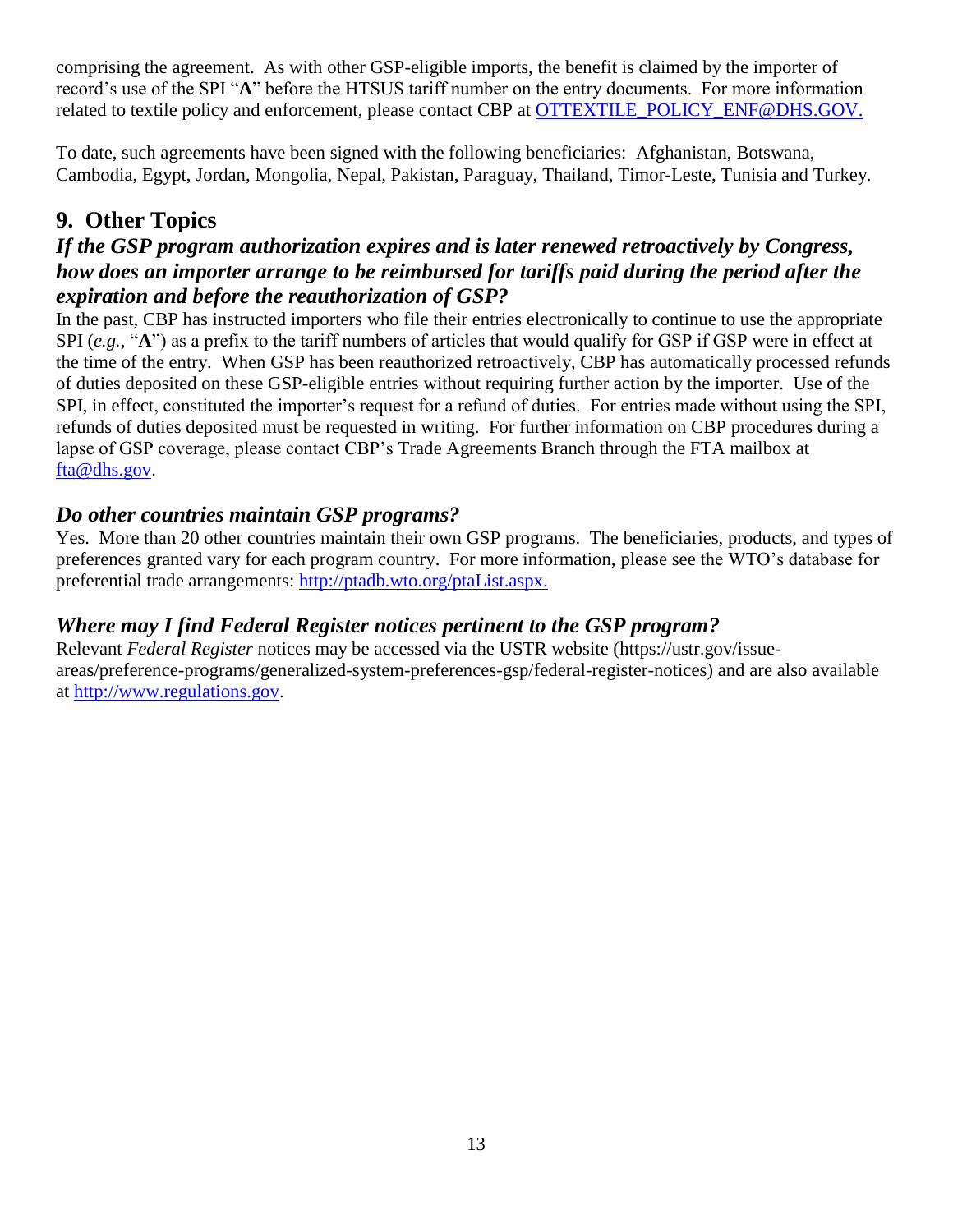### COUNTRIES ELIGIBLE FOR GSP

#### <span id="page-13-0"></span>**GSP-Eligible Beneficiaries (as of November 2020)**

#### **1. Independent countries**

The following independent countries are GSP-eligible beneficiary developing countries:

| Afghanistan                        | Congo (Brazzaville) | Kazakhstan      | Pakistan                          | Tuvalu                 |
|------------------------------------|---------------------|-----------------|-----------------------------------|------------------------|
| Albania                            | Congo (Kinshasa)    | Kenya           | Papua New Guinea                  | Uganda                 |
| Algeria                            | Côte d'Ivoire       | Kiribati        | Paraguay                          | Ukraine                |
| Angola                             | Djibouti            | Kosovo          | Philippines                       | Uzbekistan             |
| Argentina                          | Dominica            | Kyrgyzstan      | Rwanda                            | Vanuatu                |
| Armenia                            | Ecuador             | Lebanon         | Saint Lucia                       | Yemen<br>(Republic of) |
| Azerbaijan                         | Egypt               | Lesotho         | St. Vincent and<br>the Grenadines | Zambia                 |
| <b>Belize</b>                      | Eritrea<br>Eswatini | Liberia         | Samoa                             | Zimbabwe               |
| Benin                              | Ethiopia            | Madagascar      | Sao Tomé and<br>Principe          |                        |
| <b>Bhutan</b>                      | Fiji                | Malawi          | Senegal                           |                        |
| <b>Bolivia</b>                     | Gabon               | Maldives        | Serbia                            |                        |
| Bosnia and<br>Herzegovina          | Gambia, The         | Mali            | Sierra Leone                      |                        |
| <b>Botswana</b>                    | Georgia             | Mauritania      | Solomon Islands                   |                        |
| <b>Brazil</b>                      | Ghana               | Mauritius       | Somalia                           |                        |
| <b>Burkina Faso</b>                | Grenada             | Moldova         | South Africa                      |                        |
| <b>Burma</b>                       | Guinea              | Mongolia        | South Sudan                       |                        |
| <b>Burundi</b>                     | Guinea-Bissau       | Montenegro      | Sri Lanka                         |                        |
| Cambodia                           | Guyana              | Mozambique      | Suriname                          |                        |
| Cameroon                           | Haiti               | Namibia         | Tanzania                          |                        |
| Cape Verde                         | Indonesia           | Nepal           | Thailand                          |                        |
| <b>Central African</b><br>Republic | Iraq                | Niger           | <b>Timor-Leste</b><br>Togo        |                        |
| Chad                               | Jamaica             | Nigeria         | Tonga                             |                        |
| Comoros                            | Jordan              | North Macedonia | Tunisia                           |                        |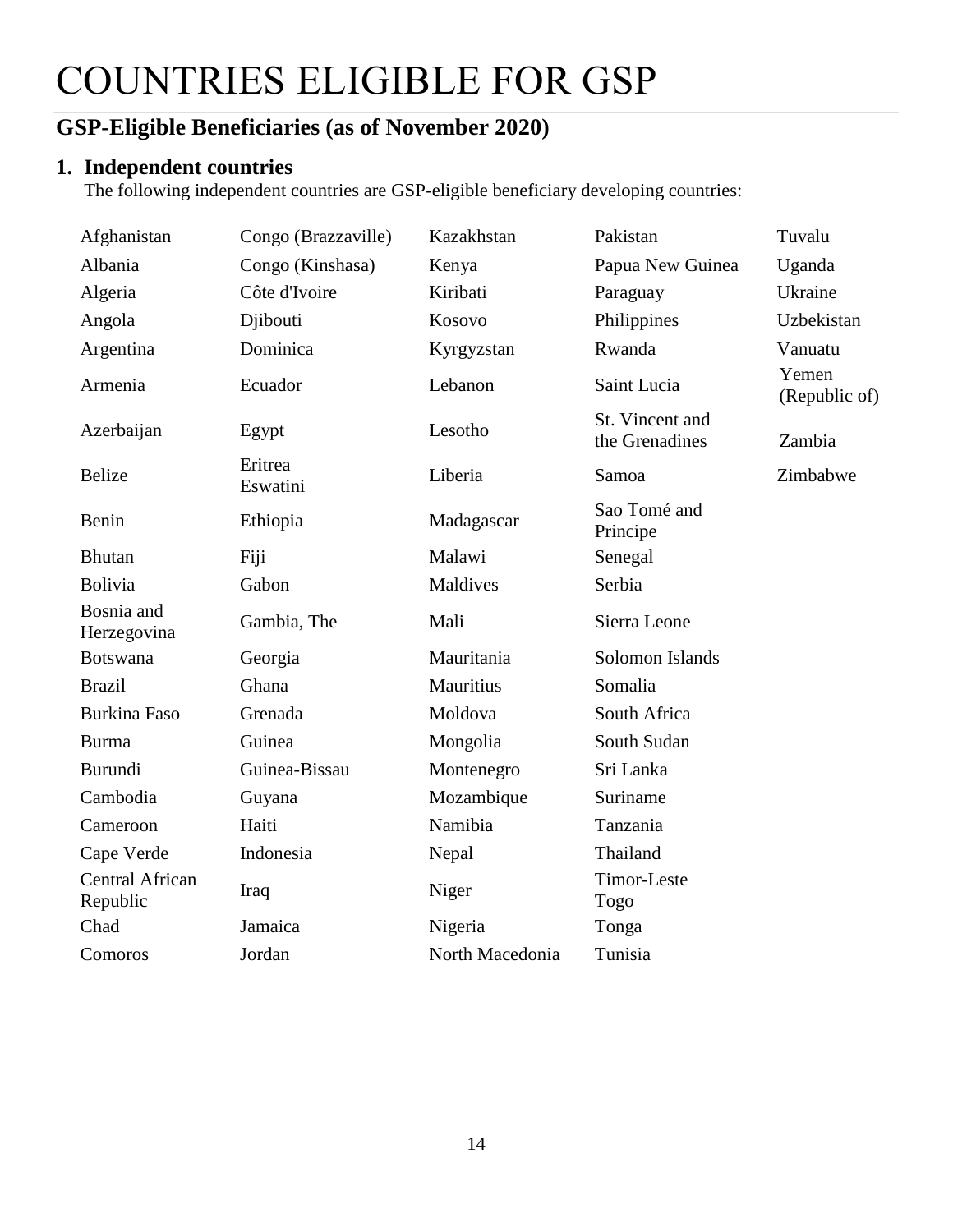#### **2. Non-independent countries and territories**

The following non-independent countries and territories are GSP-eligible beneficiaries:

| Anguilla                          | Falkland Islands<br>(Islas Malvinas) | Pitcairn Islands        | West Bank and Gaza<br>Strip |
|-----------------------------------|--------------------------------------|-------------------------|-----------------------------|
| British Indian Ocean<br>Territory | Heard Island and<br>McDonald Islands | Saint Helena            | Western Sahara              |
| Christmas Island                  | Montserrat                           | Tokelau                 |                             |
| Cocos (Keeling)<br><b>Islands</b> | Niue                                 | Virgin Islands, British |                             |
| Cook Islands                      | Norfolk Island                       | Wallis and Futuna       |                             |

Please, see General Note 4 of the HTS for the most current lists of countries, territories and associations: [http://www.usitc.gov/tata/hts/bychapter/index.htm.](http://www.usitc.gov/tata/hts/bychapter/index.htm)

#### **3. Least-developed beneficiary developing countries**

| Afghanistan                     | Congo (Kinshasa) | Malawi                | Solomon Islands     |
|---------------------------------|------------------|-----------------------|---------------------|
| Angola                          | Djibouti         | Mali                  | Somalia             |
| Benin                           | Ethiopia         | Mauritania            | South Sudan         |
| <b>Bhutan</b>                   | Gambia, The      | Mozambique            | Tanzania            |
| Burkina Faso                    | Guinea           | Nepal                 | <b>Timor-Leste</b>  |
| Burma                           | Guinea-Bissau    | Niger                 | Togo                |
| <b>Burundi</b>                  | Haiti            | Rwanda                | Tuvalu              |
| Cambodia                        | Kiribati         | Samoa                 | Uganda              |
| <b>Central African Republic</b> | Lesotho          | Sao Tomé and Principe | Vanuatu             |
| Chad                            | Liberia          | Senegal               | Yemen (Republic of) |
| Comoros                         | Madagascar       | Sierra Leone          | Zambia              |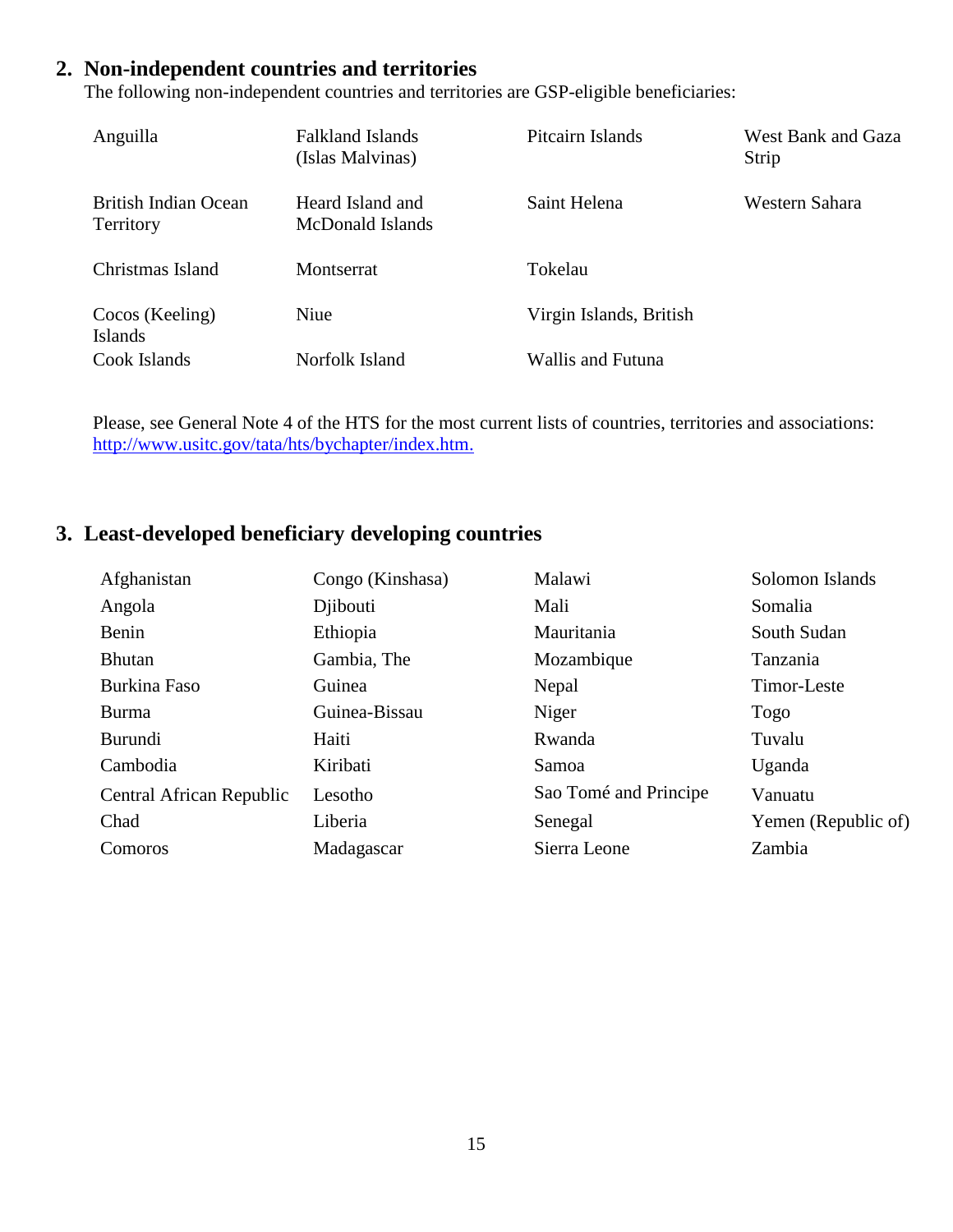#### **4. Associations of countries (treated as one country for GSP rule-of-origin requirements)**

*Member Countries of the Cartagena Agreement (Andean Group):*

| <b>Bolivia</b> |
|----------------|
| Ecuador        |

*Member Countries of the West African Economic and Monetary Union (WAEMU):* Benin Afghanistan Burkina Faso Bhutan Côte d'Ivoire Nepal

Guinea-Bissau Pakistan Mali Sri Lanka Niger Senegal Togo

**Qualifying Member Countries of the Association of South East Asian Nations (ASEAN):**

Burma Belize Cambodia Dominica Indonesia Grenada Philippines Guyana Thailand Jamaica

*Qualifying Member Countries of the Southern Africa Development Community (SADC):* Botswana **Mauritius** Tanzania

*Qualifying Member Countries of the South Asian Association for Regional Cooperation (SAARC):*

#### **Qualifying Member Countries of the Caribbean Common Market (CARICOM):**

Montserrat Saint Lucia Saint Vincent and the Grenadines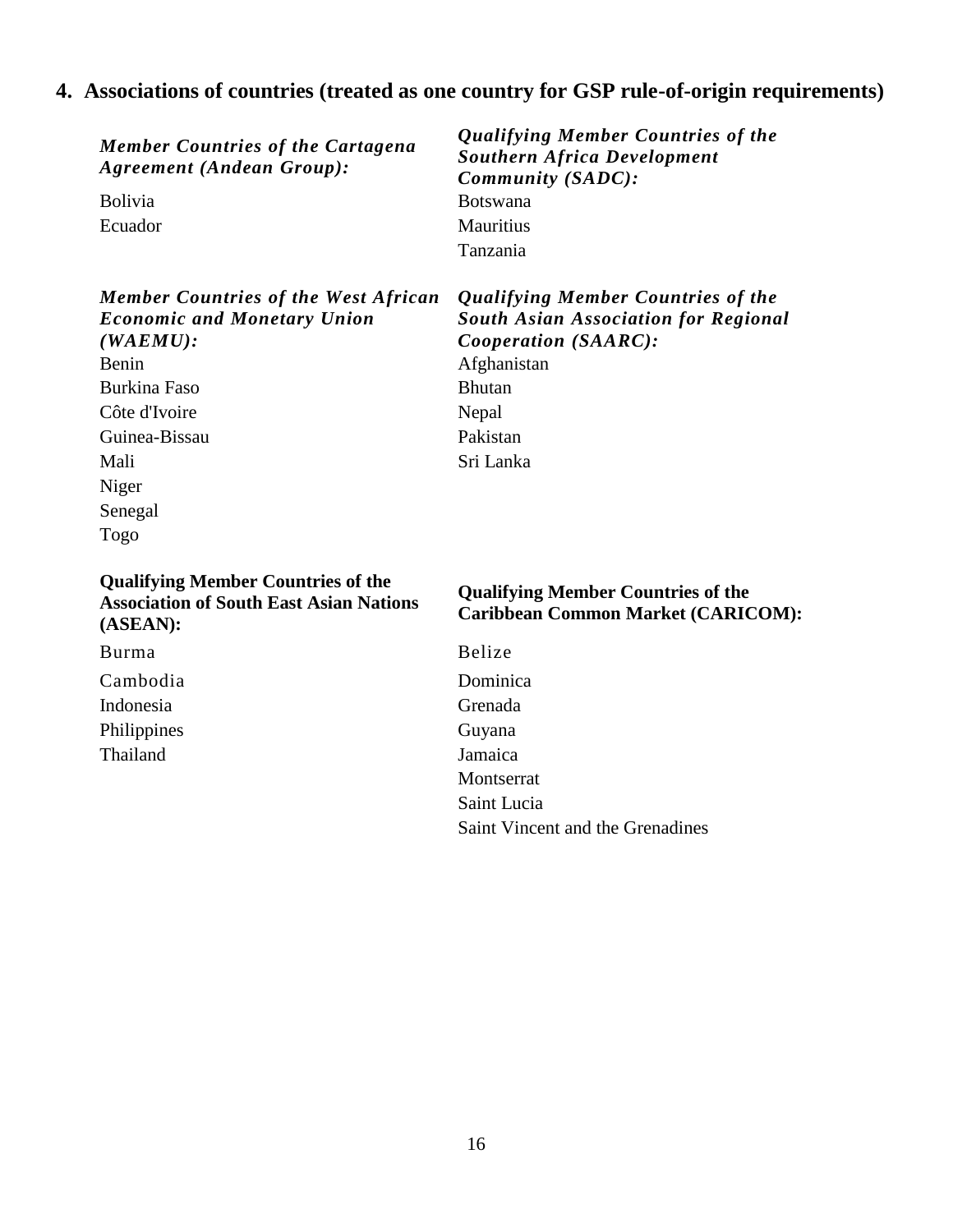### <span id="page-16-0"></span>CRITERIA FOR COUNTRY ELIGIBILITY UNDER GSP

#### **1. Basis for Ineligibility**

19 U.S.C. § 2462(b)(2) of the GSP statute sets forth the ineligibility criteria. These criteria are summarized below for informational purposes only. Please see the GSP statute for the complete text.

- 1) A GSP beneficiary may not be a Communist country, unless such country receives Normal Trade Relations (NTR) treatment, is a World Trade Organization (WTO) member and a member of the International Monetary Fund (IMF), and is not dominated or controlled by international communism;
- 2) A GSP beneficiary may not be a party to an arrangement of countries nor participate in actions the effect of which are (a) to withhold supplies of vital commodity resources from international trade or to raise the price of such commodities to an unreasonable level and (b) to cause serious disruption of the world economy;
- 3) A GSP beneficiary may not afford preferential treatment to products of a developed country that has, or is likely to have, a significant adverse effect on U. S. commerce;
- 4) A GSP beneficiary may not have nationalized, expropriated or otherwise seized property of U.S. citizens or corporations without providing, or taking steps to provide, prompt, adequate, and effective compensation, or submitting such issues to a mutually agreed forum for arbitration;
- 5) A GSP beneficiary may not have failed to recognize or enforce arbitral awards in favor of U.S. citizens or corporations;
- 6) A GSP beneficiary may not aid or abet, by granting sanctuary from prosecution, any individual or group that has committed an act of international terrorism;
- 7) A GSP beneficiary must have taken or is taking steps to afford internationally recognized worker rights, including 1) the right of association, 2) the right to organize and bargain collectively, 3) a prohibition on the use of any form of forced or compulsory labor, 4) a minimum age for the employment of children, and a prohibition on the worst forms of child labor, and 5) acceptable conditions of work with respect to minimum wages, hours of work and occupational safety and health.
- 8) A GSP beneficiary must implement any commitments it makes to eliminate the worst forms of child labor.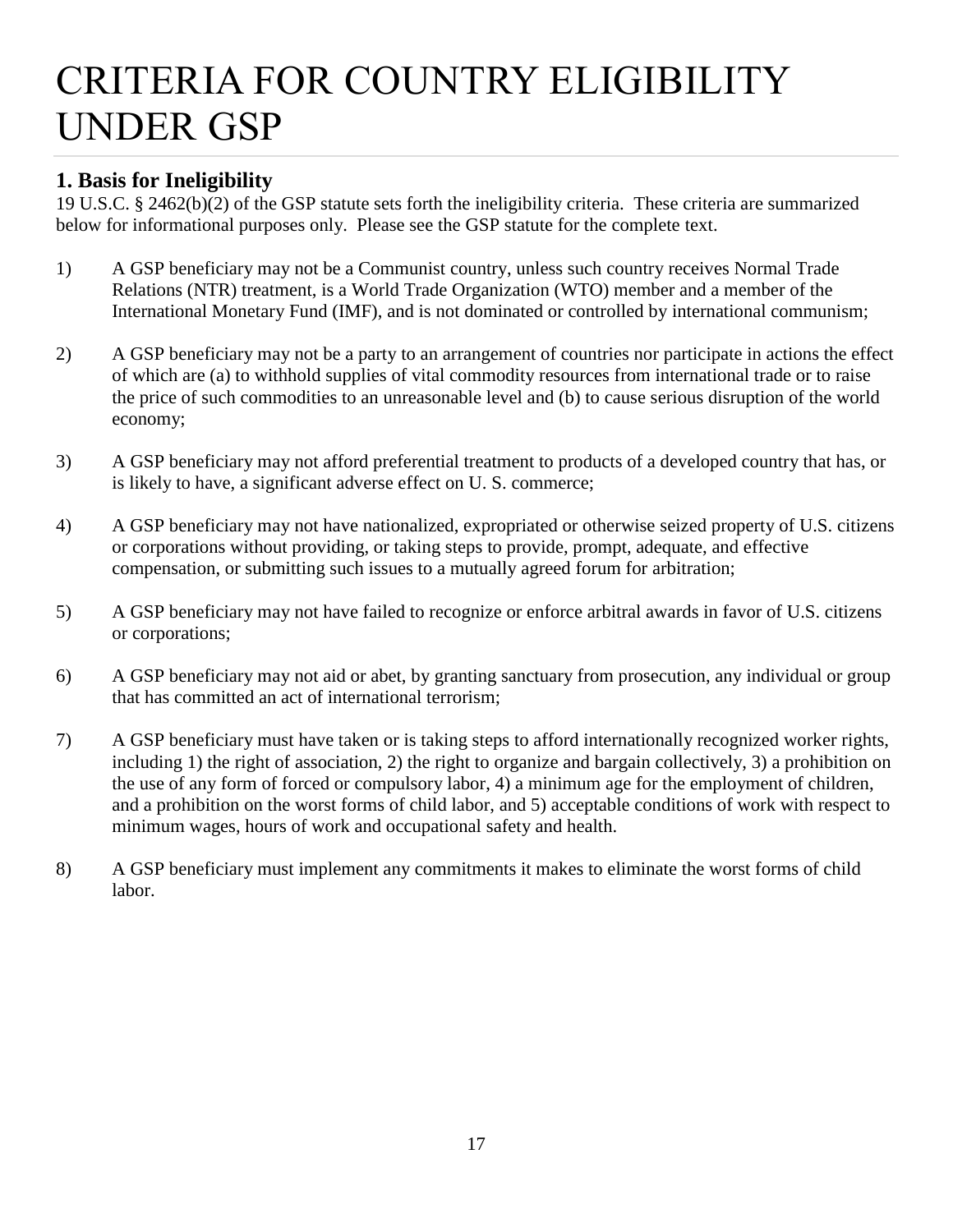#### **2. Factors Affecting Country Designation**

19 U.S.C. § 2462(c) of the GSP statute sets forth certain criteria that the President must take into account in determining whether to designate a country as a beneficiary country for purposes of the GSP program. These criteria are summarized below for informational purposes only; please see the GSP statute for the complete text.

- 1) An expression by a country of its desire to be designated as a GSP beneficiary country;
- 2) The level of economic development, including per capita Gross National Product (GNP), the living standards of the inhabitants and any other economic factors that the President deems appropriate;
- 3) Whether other major developed countries are extending generalized preferential tariff treatment to such country;
- 4) The extent to which such country has assured the United States that it will provide equitable and reasonable access to its markets and basic commodity resources and the extent to which it has assured the United States it will refrain from engaging in unreasonable export practices;
- 5) The extent to which such country provides adequate and effective protection of intellectual property rights;
- 6) The extent to which such country has taken action to reduce trade distorting investment practices and policies, including export performance requirements, and to reduce or eliminate barriers to trade in services; and
- 7) Whether such country has taken or is taking steps to afford internationally recognized worker rights, including 1) the right of association, 2) the right to organize and bargain collectively, 3) freedom from compulsory labor, 4) a minimum age for the employment of children, and 5) acceptable conditions of work with respect to minimum wages, hours of work and occupational safety and health.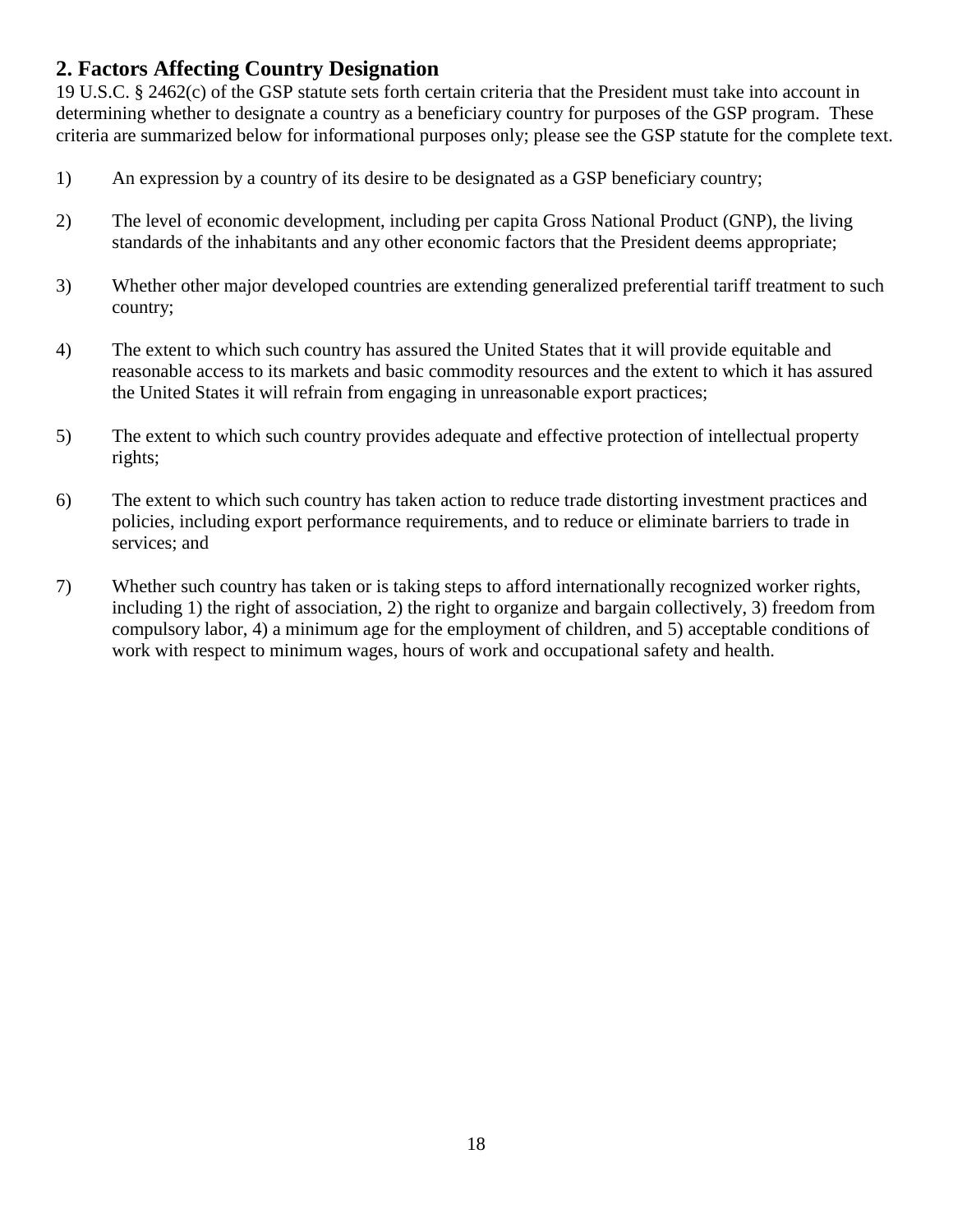### INFORMATION ON GSP–ELIGIBLE PRODUCTS

#### <span id="page-18-0"></span>**1. Articles and Countries Granted CNL Waivers**

- \* indicates 2017 HTS nomenclature changes; prior HTS number listed with year of action.
- This list is current as of December 2020.

| <b>HTSUS</b> | <b>Product Description</b>                                                                                                                         | <b>GSP BDC</b>         | <b>Year of Action</b> |
|--------------|----------------------------------------------------------------------------------------------------------------------------------------------------|------------------------|-----------------------|
| 0410.00.00   | Edible products of animal origin, nesi                                                                                                             | Indonesia              | 2018                  |
| 0804.10.60   | Dates, fresh or dried, whole, without pits, packed in units<br>weighing over 4.6 kg                                                                | Tunisia                | 2016                  |
| 1701.13.05*  | Cane sugar, raw, specified in subheading 2 to chapter 17,<br>in solid form, w/o added flavoring or coloring, subject to<br>gen. note 15 of the HTS | Philippines            | 1989 -17011105        |
| 1701.13.10*  | Cane sugar, raw, specified in subheading 2 and subject to<br>add'l note 5 to this chapter, in solid form, w/o added<br>flavoring or coloring       | Philippines            | 1989-17011110         |
| 1701.13.20*  | Cane sugar, raw, specified in subheading 2 to chapter 17,<br>to be used for certain polyhydric alcohols                                            | Philippines            | 1989 - 17011120       |
| 1701.14.05*  | Other cane sugar, raw, in solid form, w/o added flavoring<br>or coloring, subject to gen. note 15 of the HTS                                       | Philippines            | 1989 -17011105        |
| 1701.14.10*  | Other cane sugar, raw, in solid form, w/o added flavoring<br>or coloring, subject to add. US 5 to Ch.17                                            | Philippines            | 1989-17011110         |
| 1701.14.20*  | Other cane sugar, raw, in solid form, to be used for certain<br>polyhydric alcohols                                                                | Philippines            | 1989-17011120         |
| 2008.19.15   | Coconuts, otherwise prepared or preserved, nesi                                                                                                    | Thailand               | 2015                  |
| 2008.99.15   | Bananas, other than pulp, otherwise prepared or preserved                                                                                          | Philippines            | 1989                  |
| 2102.20.60   | Single-cell micro-organisms, dead, excluding yeasts (but<br>not including vaccines of heading 3002)                                                | <b>Brazil</b>          | 2016                  |
| 2202.99.90*  | Non-alcoholic beverages, nesi, not including fruit or<br>vegetable juices of heading 2009                                                          | Thailand               | 2016 - 22029090       |
| 2836.91.00   | Lithium carbonates                                                                                                                                 | Argentina              | 2018                  |
| 2915.70.01   | Palmitic acid, stearic acid, their salts and esters                                                                                                | Philippines            | 1989                  |
| 2915.90.10   | Fatty acids of animal or vegetable origin, nesoi                                                                                                   | Philippines            | 1989                  |
| 2921.19.61*  | Acylcic monoamines and their derivatives, nesoi                                                                                                    | Philippines            | 2012-29211960         |
| 2933.39.25   | Herbicides nesoi, of heterocyclic compounds with<br>nitrogen hetero-atom(s) only, containing an unfused<br>pyridine ring                           | <b>Brazil</b>          | 1997                  |
| 2933.49.30   | Pesticides of heterocyclic compounds with nitrogen<br>hetero-atom(s) $\&$ a quinoline or isoquinoline ring-system                                  | <b>Brazil</b>          | 1997                  |
| 2935.90.32*  | Acetylsulfisoxazole; Sulfacetamide, sodium; and<br>Sulfamethazine, sodium                                                                          | Bosnia-<br>Herzegovina | 1991-29350032         |
| 2935.90.32*  | Acetylsulfisoxazole; Sulfacetamide, sodium; and<br>Sulfamethazine, sodium                                                                          | Kosovo                 | 2009 - 29350032       |
| 2935.90.32*  | Acetylsulfisoxazole; Sulfacetamide, sodium; and<br>Sulfamethazine, sodium                                                                          | North Macedonia        | 1991-29350032         |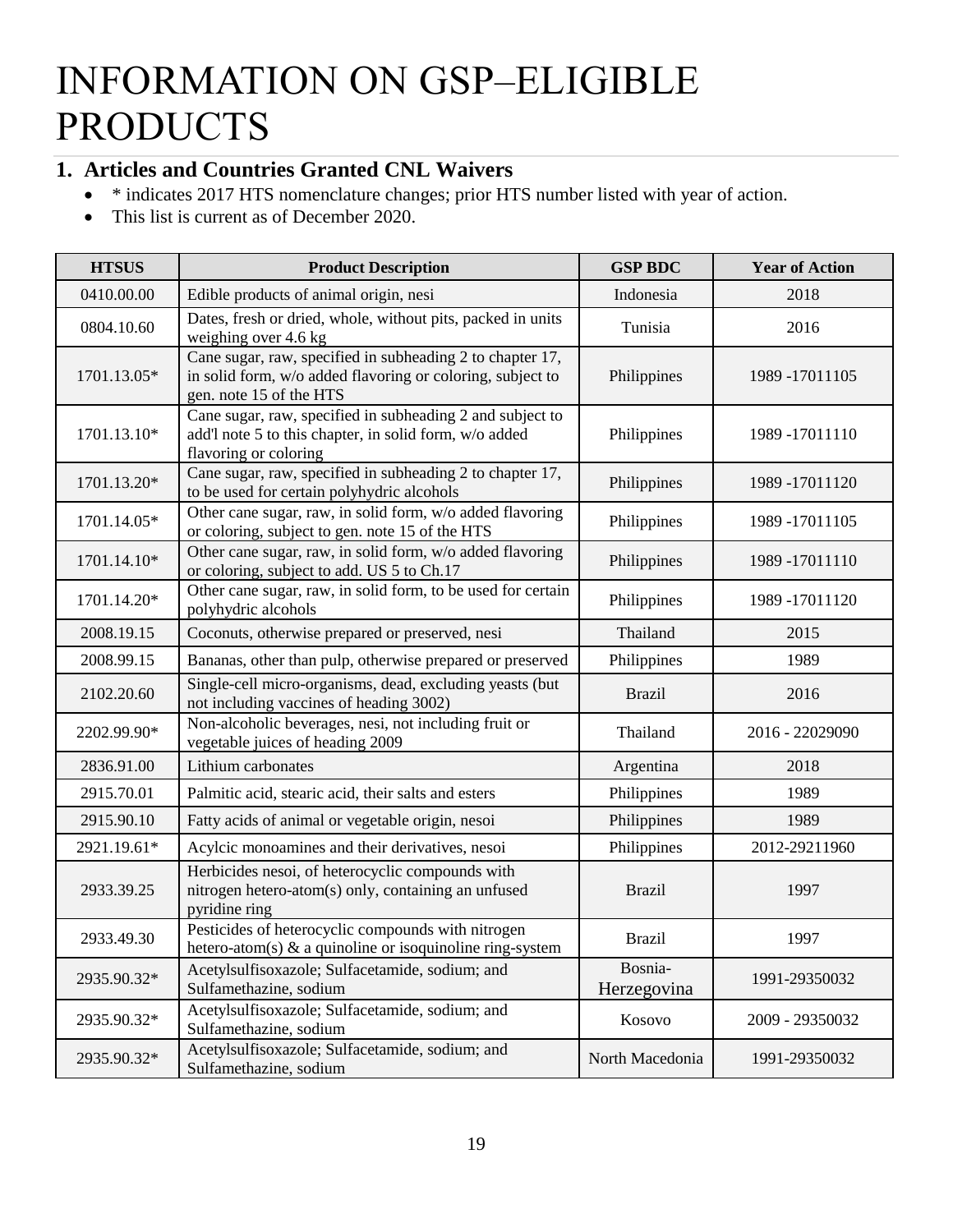| <b>HTSUS</b> | <b>Product Description</b>                                                                                                                      | <b>GSP BDC</b> | <b>Year of Action</b> |
|--------------|-------------------------------------------------------------------------------------------------------------------------------------------------|----------------|-----------------------|
| 29359032*    | Acetylsulfisoxazole; Sulfacetamide, sodium; and<br>Sulfamethazine, sodium                                                                       | Montenegro     | 2008                  |
| 29359032*    | Acetylsulfisoxazole; Sulfacetamide, sodium; and<br>Sulfamethazine, sodium                                                                       | Serbia         | 2008                  |
| 38231920     | Industrial monocarboxylic fatty acids or acid oils from<br>refining derived from coconut, palm-kernel, or palm oil                              | Philippines    | 2005                  |
| 40151910     | Seamless gloves of vulcanized rubber other than hard<br>rubber, other than surgical or medical gloves                                           | Thailand       | 2012                  |
| 41071940     | Buffalo leather, w/o hair on, parchment-dressed or<br>prepared after tanning, o/than full grains & grain splits                                 | Thailand       | 1997                  |
| 41079940     | Buffalo leather, w/o hair on, parchment-dressed or<br>prepared after tanning, o/than full grains & grain splits                                 | Thailand       | 1997                  |
| 42032120     | Batting gloves, of leather or of composition leather                                                                                            | Indonesia      | 1997                  |
| 44091005     | Coniferous wood continuously shaped along any of its<br>ends, whether or not also continuously shaped along any<br>its edges or faces           | <b>Brazil</b>  | 2017                  |
| 46021216     | Baskets and bags of rattan or palm leaf other than<br>wickerwork                                                                                | Philippines    | 1989                  |
| 46021918     | Baskets and bags of vegetable material, nesoi                                                                                                   | Philippines    | 1989                  |
| 46021980     | Basketwork and other articles, nesoi, of vegetables<br>materials, nesoi                                                                         | Philippines    | 1989                  |
| 67029065     | Artificial flowers/foliage/fruit & pts thereof; articles of<br>artif. flowers, etc.; all the foregoing of materials o/than<br>plast./feath./mmf | Thailand       | 1995                  |
| 71131120     | Silver articles of jewelry and parts thereof, nesoi, valued<br>not over \$18 per dozen pieces or parts                                          | Thailand       | 1995                  |
| 72025000     | Ferrosilicon chromium                                                                                                                           | Kazakhstan     | 2018                  |
| 72029920     | Calcium silicon ferroalloys                                                                                                                     | <b>Brazil</b>  | 2013                  |
| 74082910     | Copper alloys (o/than brass, cupro-nickel or nickel-silver),<br>wire, coated or plated with metal                                               | Thailand       | 2015                  |
| 84022000     | Super-heated water boilers                                                                                                                      | Philippines    | 1994                  |
| 84073418     | Spark-ignition reciprocating piston engines for vehicles of<br>8701.20 or 8702-8704, cylinder cap. over 1000 cc to 2000<br>cc, new              | <b>Brazil</b>  | 1994                  |
| 84073448     | Spark-ignition reciprocating piston engines for vehicles of<br>8701.20 or 8702-8704, cylinder capacity over 2000 cc,<br>new                     | <b>Brazil</b>  | 1994                  |
| 84099130     | Aluminum cylinder heads for spark-ignition internal<br>combustion piston engines for vehicles of 8701.20 or<br>8702-8704                        | <b>Brazil</b>  | 1994                  |
| 84145130     | Ceiling fans for permanent installation, with a self-<br>contained electric motor of an output not exceeding 125<br>W                           | Thailand       | 2003                  |
| 84159080     | Parts for air conditioning machines, nesi                                                                                                       | Thailand       | 2012                  |
| 84433920     | Electrostatic photocopying apparatus, operating by<br>reproducing the original image via an intermediate onto<br>the copy (indirect process)    | Thailand       | 2005                  |
| 84831030     | Camshafts and crankshafts nesi                                                                                                                  | <b>Brazil</b>  | 1999                  |
| 85258050     | Still image video cameras (other than digital) and other<br>video camera recorders                                                              | Indonesia      | 2004                  |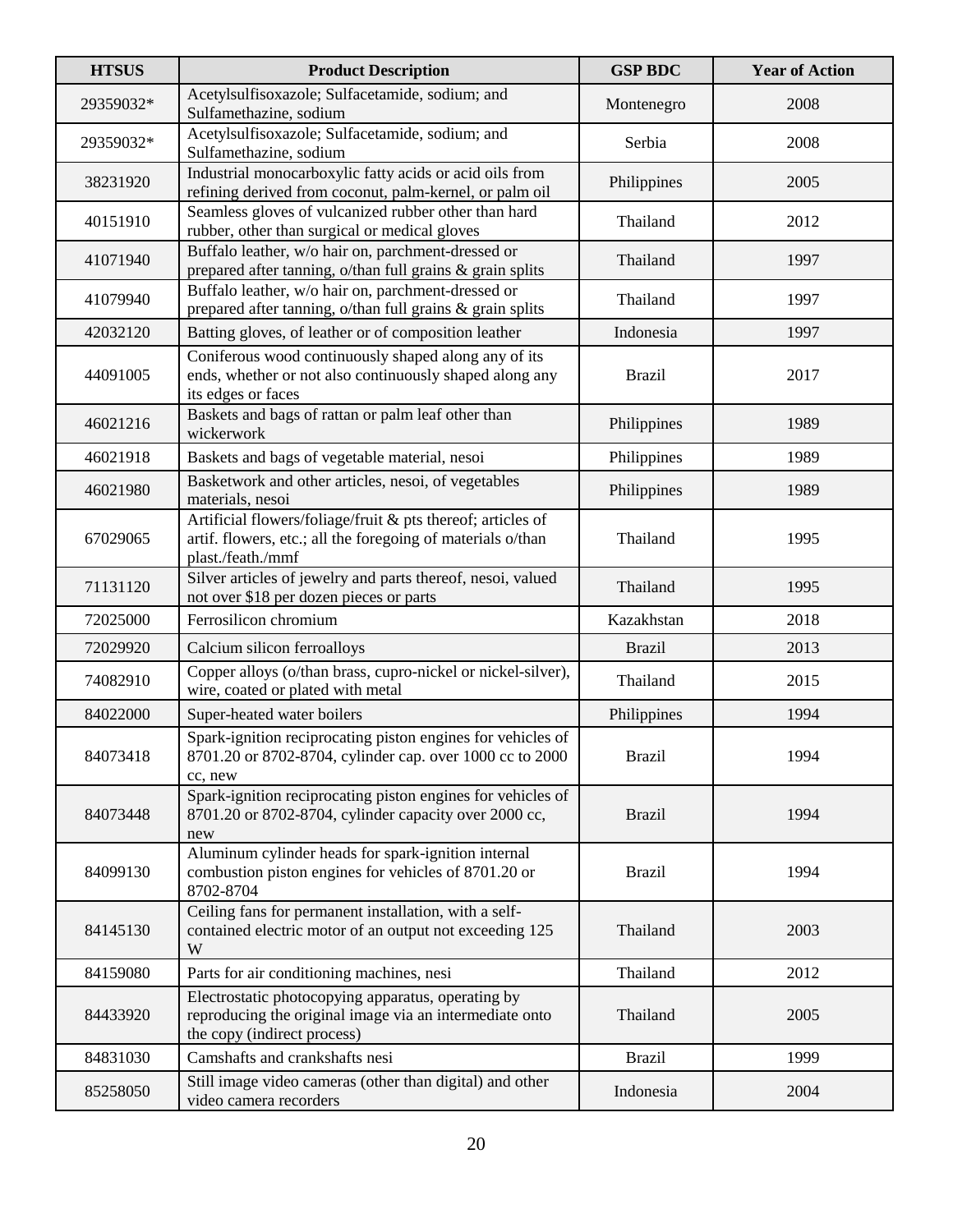| <b>HTSUS</b> | <b>Product Description</b>                                                                                                                          | <b>GSP BDC</b> | <b>Year of Action</b> |
|--------------|-----------------------------------------------------------------------------------------------------------------------------------------------------|----------------|-----------------------|
| 85272110     | Radio-tape player combinations not operable without<br>external power source, for motor vehicles                                                    | <b>Brazil</b>  | 1997                  |
| 85279140     | Radiobroadcast receiver combinations incorporating tape<br>players, nesi                                                                            | Indonesia      | 1997                  |
| 85279915     | Radiobroadcast receivers not combined with sound<br>recording apparatus or clock                                                                    | Indonesia      | 1999                  |
| 85279940     | Reception apparatus for radiotelegraphy, radiotelephony,<br>radio broadcasting, nesoi                                                               | Philippines    | 1997                  |
| 85287228     | Non-high definition color television reception app., non-<br>projection, w/CRT, video display diag. over 35.56 cm,<br>incorporating a VCR or player | Thailand       | 2003                  |
| 85443000     | Insulated ignition wiring sets and other wiring sets of a<br>kind used in vehicles, aircraft or ships                                               | Thailand       | 2003                  |
| 90013000     | <b>Contact lenses</b>                                                                                                                               | Indonesia      | 2005                  |
| 9001.50.00   | Spectacle lenses of materials other than glass, unmounted                                                                                           | Thailand       | 2019                  |
| 90328960     | Automatic regulating or controlling instruments and<br>apparatus, nesi                                                                              | Philippines    | 1997                  |
| 96131000     | Cigarette lighters and similar lighters, gas fueled, not<br>refillable, for the pocket                                                              | Philippines    | 1989                  |

#### **2. Articles and Countries Granted CNL Waivers, on the** *De Minimis* **basis**

- *De Minimis* CNL waivers are valid for one year.
- Waivers listed below will expire on Oct. 31, 2021.This list is current as of December 2020.

| <b>HTSUS</b> | <b>Product Description</b>                                                                                                              | <b>GSP BDC</b> |
|--------------|-----------------------------------------------------------------------------------------------------------------------------------------|----------------|
| 0406.10.04   | Chongos, unripened or uncured cheese, including whey cheese and curd,<br>subject to add. US note 16 to Ch. 4                            | Ecuador        |
| 0603.13.00   | Orchids, fresh cut                                                                                                                      | Thailand       |
| 0802.61.00   | Macadamia nuts, in shell                                                                                                                | <b>Brazil</b>  |
| 0908.22.20   | Mace, crushed or ground, Bombay or wild                                                                                                 | Indonesia      |
| 1601.00.40   | Sausages and similar products of beef, beef offal or blood; food<br>preparations based on these products, in airtight containers        | <b>Brazil</b>  |
| 1604.13.90   | Sardines, sardinella and brisling or sprats (not in oil and airtight cont.),<br>prepared or preserved, not minced, cont. 225 g or more  | Ecuador        |
| 1701.91.42   | Cane/beet sugar & pure sucrose, refined, solid, w/added flavoring, o/65%<br>by wt. sugar, descr. in Ch17 US note 2, subj. to gen nte 15 | <b>Brazil</b>  |
| 1703.10.30   | Cane molasses imported for (a) the commercial extraction of sugar or (b)<br>human consumption                                           | <b>Brazil</b>  |
| 2008.91.00   | Palm hearts, otherwise prepared or preserved, nesoi                                                                                     | Ecuador        |
| 2106.90.03   | Food preps, nesoi, n/o 5.5% bf, mixed w/other ingred. if o/16% milk<br>solids capable of being further proc., subj. to GN15             | Pakistan       |
| 2305.00.00   | Oilcake and other solid residues, resulting from the extraction of peanut<br>(ground-nut) oil                                           | <b>Brazil</b>  |
| 2819.10.00   | Chromium trioxide                                                                                                                       | Kazakhstan     |
| 2849.10.00   | Calcium carbide                                                                                                                         | <b>Brazil</b>  |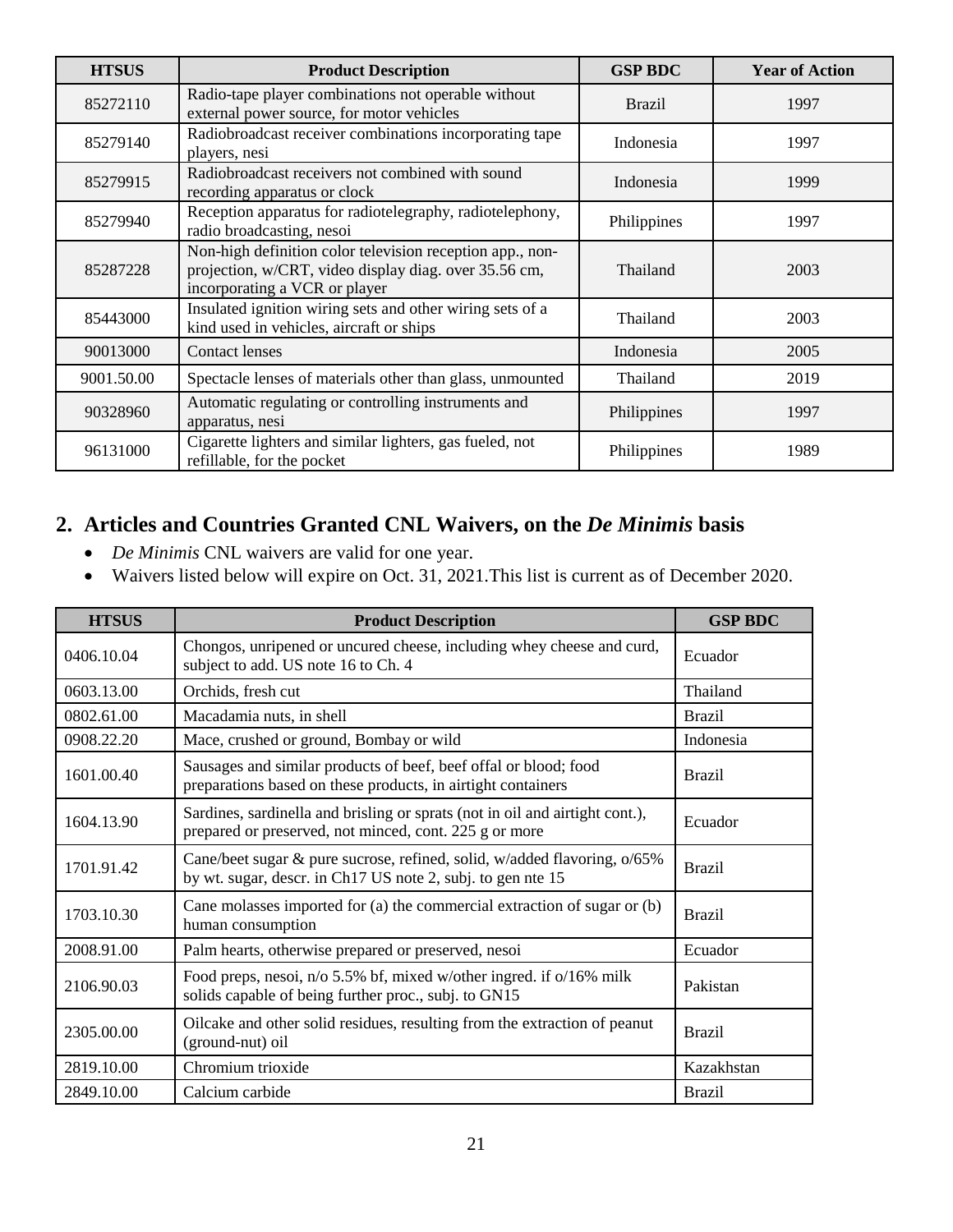| <b>HTSUS</b> | <b>Product Description</b>                                                                                                                      | <b>GSP BDC</b> |
|--------------|-------------------------------------------------------------------------------------------------------------------------------------------------|----------------|
| 2912.19.40   | Isobutanal                                                                                                                                      | <b>Brazil</b>  |
| 4104.41.40   | Crust full grain unsplit/grain split bovine (ex. buffalo) nesoi/equine<br>hides/skins upper/sole leather, w/o hair, tanned not further prepared | Argentina      |
| 4106.22.00   | Hides and skins of goats or kids, without hair on, tanned but not further<br>prepared, in the dry state (crust)                                 | Pakistan       |
| 4107.19.80   | Whole bovine (not buffalo) and equine leather, nesoi, without hair on,<br>fancy, prepared after tanning or crusting, not of heading 4114        | Argentina      |
| 4206.00.13   | Articles of catgut if imported for use in the manufacture of sterile<br>surgical sutures                                                        | <b>Brazil</b>  |
| 4302.19.45   | Tanned or dressed whole furskins of beaver, chinchilla, ermine, lynx,<br>raccoon, sable, wolf, other specified animals, dyed, not assembled     | Thailand       |
| 4302.19.60   | Tanned or dressed whole furskins, nesoi, with or without head, tail or<br>paws, not assembled, not dyed                                         | <b>Brazil</b>  |
| 4412.94.80   | Blockboard etc: plywood nesoi, other outer plies, not surface-covered<br>beyond clear/transparent, face ply nesoi                               | <b>Brazil</b>  |
| 4601.22.40   | Woven or partly assembled materials of rattan for mats, matting and<br>screens                                                                  | Indonesia      |
| 4601.94.05   | Plaits of vegetable materials and similar products of such plaiting<br>materials, whether or not assembled into strips                          | Indonesia      |
| 9603.10.90   | Brooms & brushes of twigs or vegetable materials (o/than broom corn)<br>bound together, w/ or w/o handles                                       | Sri Lanka      |

#### **3. Articles Not Produced in the United States within Past Three Years ("NPUS" Waivers)**

19 U.S.C. § 2463(c)(2)(E) exempts from CNLs certain articles if like or directly competitive articles were not produced in the United States in any of the preceding three calendar years. If an article is included in the list below, it is exempt from the 50 percent import share CNL until 3 years after the year the determination of not produced in the United States was announced. At such time, if imports of the article meet CNL, interested parties must file a CNL waiver petition or a petition requesting an investigation of whether the article was produced within the United States ("NPUS" waiver) within any of the preceding three calendar years, or the product will be removed from GSP. The "NPUS" waiver expires three years from the effective date (last column in below table).

| <b>HTSUS</b> | <b>Product Description</b>                                                                                                                                     | <b>Years Not</b><br><b>Produced in the</b> | <b>Date Not Produced</b><br>in the United States |
|--------------|----------------------------------------------------------------------------------------------------------------------------------------------------------------|--------------------------------------------|--------------------------------------------------|
|              |                                                                                                                                                                | <b>United States</b>                       | <b>Announced</b>                                 |
| 4412.31.45   | Plywood sheets n/o 6mm thick tropical wood<br>outer ply not mahogany face ply not surface<br>covered beyond clear/transparent of spec. thick,<br>width, length | 2016-2018                                  | Nov. 1, 2019                                     |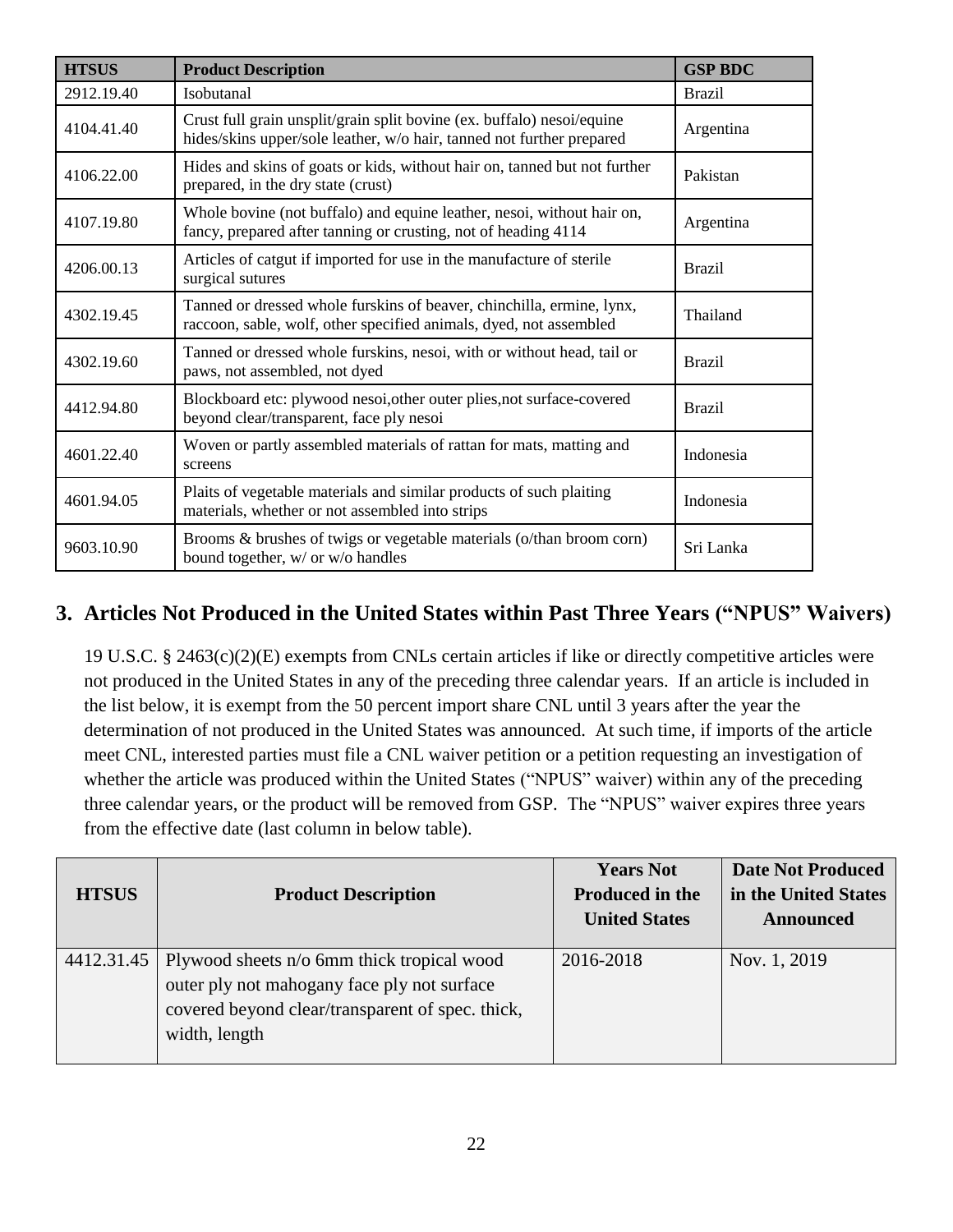### <span id="page-22-0"></span>INFORMATION ON SUBMITTING A GSP **PETITION**

#### **General instructions\***

 $\overline{a}$ 

The most important source for instructions on submitting a GSP petition is the *Federal Register*. Each year, announcements are published in the *Federal Register* for annual Product and Country Practice Reviews. These announcements include specific instructions––which *must* be followed––regarding a petition's format, timing, and method of submission to the GSP Subcommittee.

This section covers general guidelines to the petition submission process and includes the information required by the regulations governing the GSP program to be included in a GSP petition. Persons or interested parties that would like to submit a petition requesting modifications in the GSP eligibility for products should review the official U.S. GSP statute and regulations (which can be found at: https://ustr.gov/issue-areas/preferenceprograms/generalized-system-preferences-gsp/gsp-program-information/statute-regulations) before submitting the information requested below.

Petitions that do not include the required information may be rejected, unless the petitioner demonstrates that a good-faith effort was made to obtain the required information. Information that is submitted in confidence should be marked as such (following the guidelines on submitting business confidential information provided in the relevant *Federal Register* notice and summarized below).

#### **1. Information required of interested parties submitting requests for modifications to the list of eligible articles per 15 CFR Part 2007.1(a)**

- Name of the petitioner, and the person, firm, or association represented by the petitioner.
- Description of how the GSP program affects the petitioner's interests.
- Identification of the product or products of interest, including a detailed description of the product and the eight-digit tariff number (*i.e*., subheading) for the item in the HTSUS. (This is the level of product description at which the rate of duty is indicated.) If the product or products of interest are included with other products in a basket category of the HTSUS, provide a detailed description of the specific product or products of interest.
- Description of the action requested, together with a statement of the reasons for the action, and any supporting information.
- Indication of whether, to the best of the petitioner's knowledge, the reasons for the action and information in the request have been previously presented to the TPSC by the petitioner or any other party. If the petitioner knows that the request has been made previously and rejected, the petitioner must include information that indicates that changed circumstances exist such that the petition should be granted. (Requests for a product addition will not be considered if a previous request as to that product was formally accepted for a full review within the preceding three calendar years.)
- Statement of the benefits the petitioner anticipates if the request is granted.

#### **2. Supporting information for requests for modifications in the list of eligible articles**

The following sections outline the information that must accompany requests:

**A. Request to withdraw, limit, or suspend eligibility for designated articles**

<sup>\*</sup> Except where indicated, the following instructions apply not only to petitions but also to responses, pre- and post-hearing briefs, and any other written submissions or testimony presented to the GSP Subcommittee.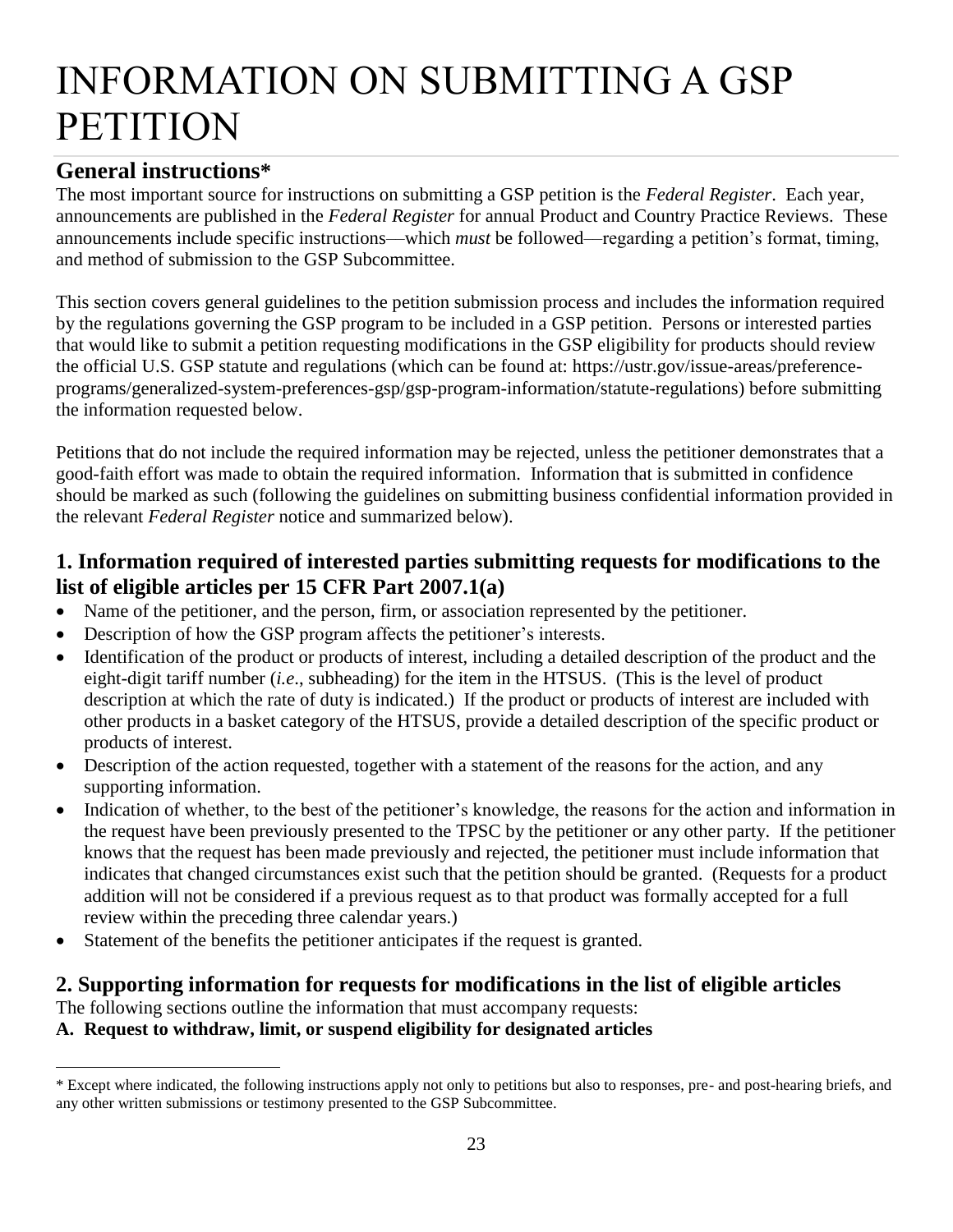Per 15 CFR 2007.1(b), in order to request that eligibility for designated articles be withdrawn, limited, or suspended, petitioners must provide the specific information on the relevant U.S. industry for the most recent three calendar years such as production, capacity, employment, and sales data and the competitive situation of the U.S. domestic industry. For the list of required information see 15 CFR Part 2007.1(b) at [https://ustr.gov/sites/default/files/USTR-Regulations-Pertaining-Eligibility-GSP-Program-15-CFR-Part-](https://ustr.gov/sites/default/files/USTR-Regulations-Pertaining-Eligibility-GSP-Program-15-CFR-Part-2007_0.pdf)2007 0.pdf. The information should be submitted for each article that is the subject of a request, both for the party making the request and, to the extent possible, for the industry to which the petition pertains. This format should also be used for petitions to deny a *de minimis* waiver.

#### **B. Request to designate new articles or for waiver of competitive need limitations**

Per 15 CFR Part 2007.1(c), petitioners must provide certain information on producers in the beneficiary country on whose behalf the request is being made, including actual production, capacity, employment, exports, and sales data as well as the estimated future changes in these data if GSP eligibility is granted. This information should be provided for the most recent three calendar years for the beneficiary developing country on whose behalf the request is being made and, to the extent possible, other principal beneficiary developing country suppliers. For the list of required information see 15 CFR Part 2007.1(c) at [https://ustr.gov/sites/default/files/USTR-Regulations-Pertaining-Eligibility-GSP-Program-15-CFR-Part-](https://ustr.gov/sites/default/files/USTR-Regulations-Pertaining-Eligibility-GSP-Program-15-CFR-Part-2007_0.pdf)2007 0.pdf. This format should also be used for petitions for redesignation.

#### **3. Information required of persons requesting to have the GSP status of an eligible developing country reviewed with respect to GSP eligibility criteria**

Per 15 CFR, Part 2007.0 (b), petitioners must provide the following information, at a minimum, on the pertinent beneficiary country:

- Name of the person or group requesting the review;
- Beneficiary country that would be subject to the review;
- Specific criteria in 19 U.S.C. §§ 2462(a) and (b) which the requestor believes warrants review;
- Statement of reasons why the beneficiary country's status should be reviewed and possibly changed, if the petition is accepted, along with available supporting information; and
- If the subject matter of the request has been reviewed pursuant to a previous request, the request must include substantial new information warranting further consideration of the issue.

#### **4. Public versus Business Confidential versions**

If a petition or other submission contains business confidential information, a non-confidential version of the submission must also be submitted that indicates where confidential information was redacted by inserting asterisks where material was deleted.

For example, suppose a petitioner wants to report that "In 2001, International Widgets suffered losses of \$20 million due to low-priced widgets imported from GSP sources, and had to reduce capacity utilization by 30 percent." If the data in the sentence were business confidential, this would be reported in the business confidential version of the petition with brackets around the business confidential information: "In 2001, International Widgets suffered losses of [\$20 million] due to low-priced widgets imported from GSP sources, and had to [reduce capacity utilization by 30 percent]." In the public version, however, it would read "In 2001, International Widgets suffered losses of [\*\*\*] due to low-priced widgets imported from GSP sources, and had to [\*\*\*]." It is the petitioner's responsibility to distinguish accurately between business confidential and public information.

The confidential submission must be clearly marked "BUSINESS CONFIDENTIAL" at the top and bottom of every page, and the non-confidential submission must be clearly marked either "PUBLIC VERSION" or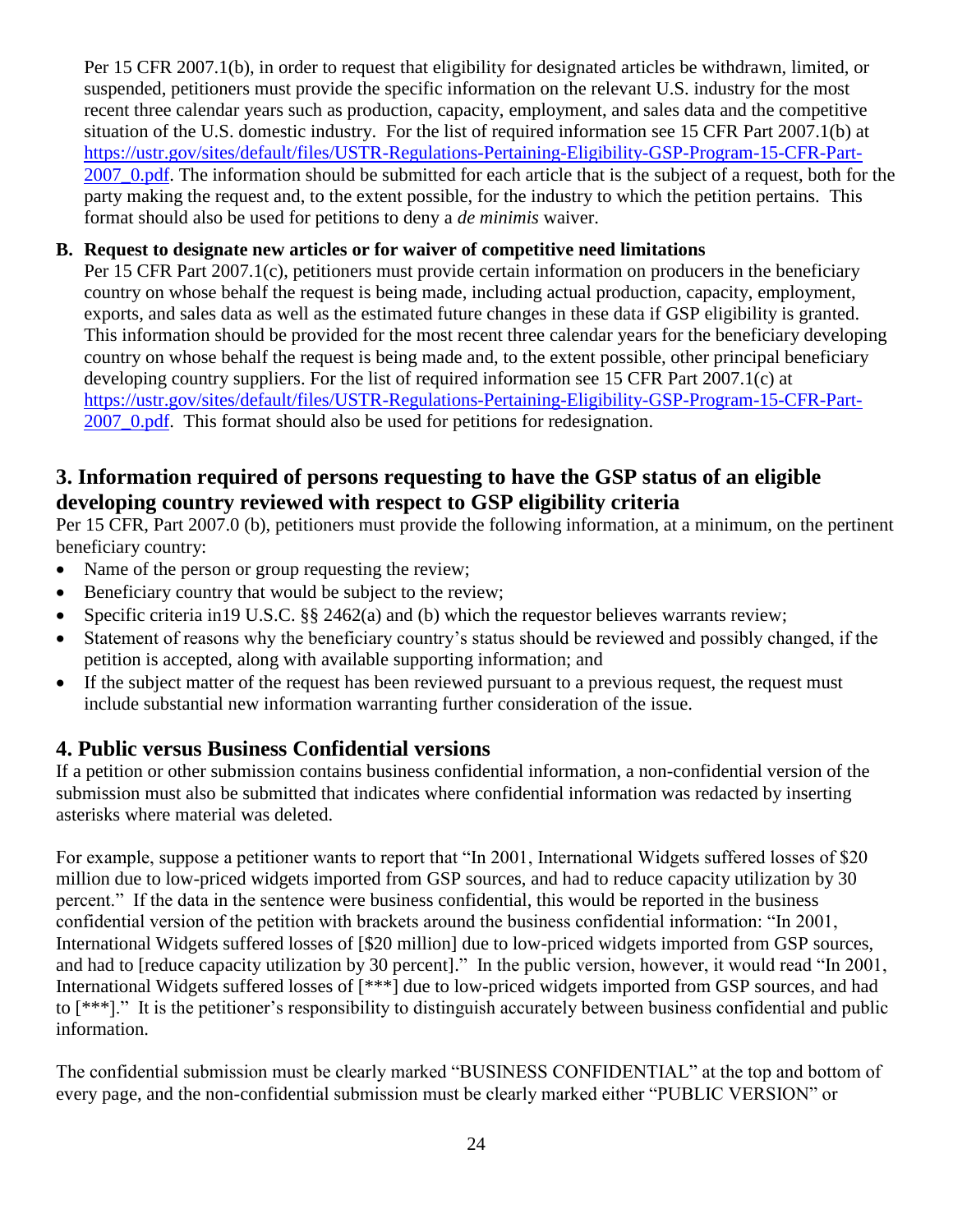"NON-CONFIDENTIAL" at the top and bottom of every page. Both versions must be submitted, as a separate document, but only the public version of the submission will be made available for public inspection on [www.regulations.gov.](http://www.regulations.gov/)

#### **5. How to submit a petition**

In order to facilitate prompt processing of submissions, the GSP Subcommittee accepts public and confidential versions of the submissions only via [www.regulations.gov.](http://www.regulations.gov/) Submissions that are hand-delivered or sent via regular mail will not be accepted. The relevant *Federal Register* will provide detailed instructions for each submission.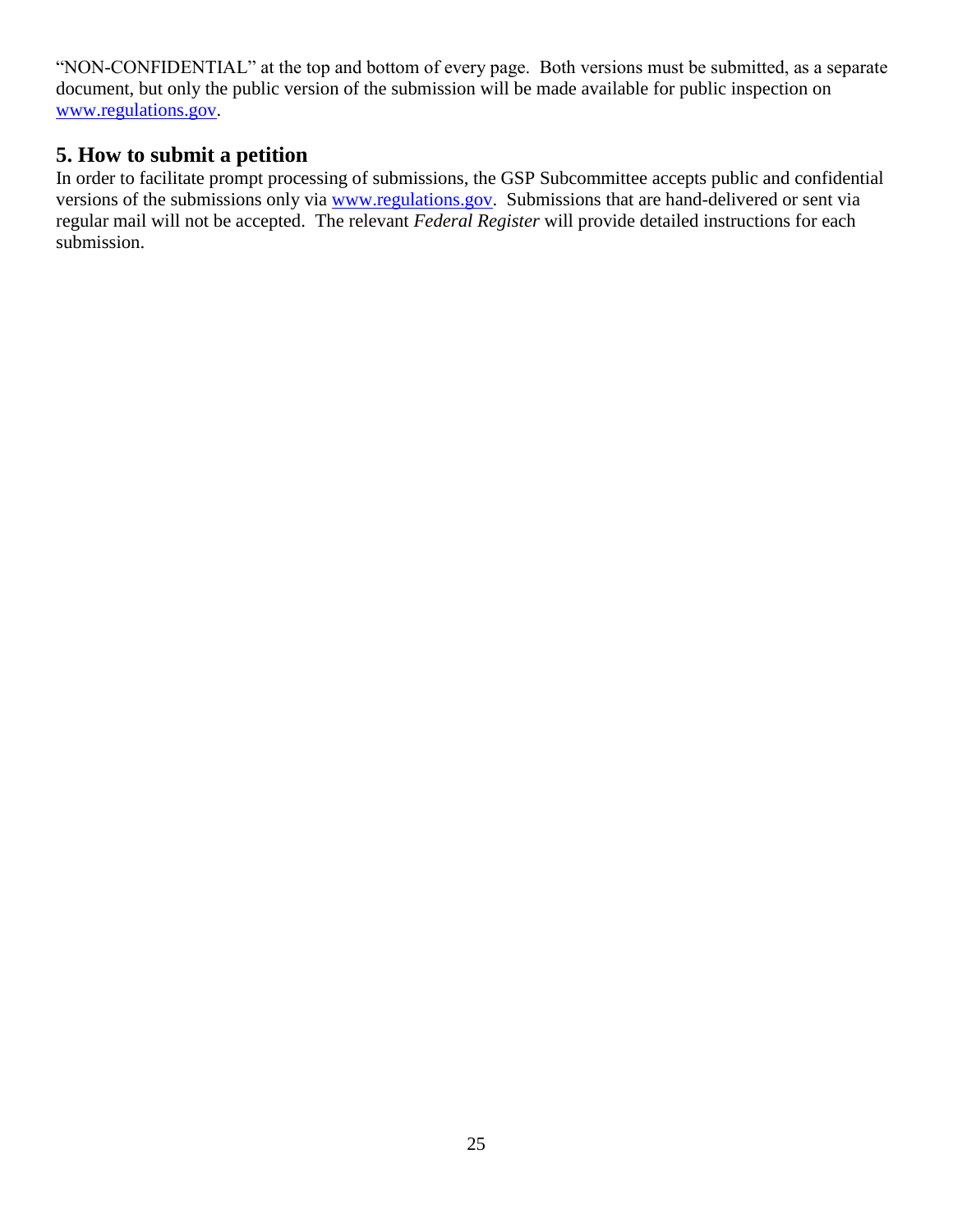### <span id="page-25-0"></span>OTHER INFORMATION SOURCES

#### **Harmonized Tariff Schedule of the United States** (HTSUS) ([www.usitc.gov\)](http://www.usitc.gov/)

The U.S. tariff schedule is divided into almost 100 chapters, grouped by product type. If you do not know the tariff number for your product, you can find the HTSUS on the USITC web site, <http://www.usitc.gov/tata/hts/index.htm> or search the CBP rulings module found at [http://rulings.cbp.gov.](http://rulings.cbp.gov/)

#### **Customs & Border Protection (CBP)** [\(http://www.cbp.gov\)](http://www.cbp.gov/).

The CBP website provides customs forms via [http://www.cbp.gov/newsroom/publications/forms.](http://www.cbp.gov/newsroom/publications/forms) The CBP website also offers extensive information on the importing process and import requirements. This includes entry of goods, informed compliance, invoices, assessment of duty, classification and value, marking, and special requirements. CBP publications are available at: [http://www.cbp.gov/newsroom/publications.](http://www.cbp.gov/newsroom/publications) Rulings are available at: [http://rulings.cbp.gov.](http://rulings.cbp.gov/)

#### **USITC Interactive Tariff and Trade DataWeb** [\(http://dataweb.usitc.gov/\)](http://dataweb.usitc.gov/).

Registration is required, but is free. This comprehensive database provides statistics on U.S. imports and exports, by HTSUS, Standard Industrial Classification (SIC), Standard International Trade Classification (SITC), and other groupings, by product, and country (or country group, such as European Union or special program, such as GSP). Data are available on an annual, quarterly, or monthly basis, from 1989 to the most recent available month (usually two months prior to the present).

#### **Bureau of the Census** [\(http://www.census.gov/foreign-trade/statistics/index.html\)](http://www.census.gov/foreign-trade/statistics/index.html)

The Census Foreign Trade Division issues the important and well-known monthly trade report, U.S. International Trade in Goods and Services. On this site you can also find up-to-date statistics on imports and exports, by trading partner, and by state.

#### **USDA Foreign Agricultural Service** [\(http://www.fas.usda.gov/\)](http://www.fas.usda.gov/)

Between five and ten percent of U.S. GSP imports are in the agriculture sector. The Foreign Agricultural Service, with representatives in most U.S. embassies around the world, provides a wealth of statistics, research reports, and other information on agricultural production and trade in GSP countries [\(http://www.fas.usda.gov/data/\)](http://www.fas.usda.gov/data/).

#### **Regulations.gov** [\(http://www.regulations.gov\)](http://www.regulations.gov/)

This website contains public records that are part of GSP annual reviews, country practice reviews, and country eligibility reviews. Each review is given an individual docket number which is listed in the relevant Federal Register notice and which can also be found on USTR's GSP website at https://ustr.gov/issue-areas/preferenceprograms/generalized-system-preferences-gsp/federal-register-notices.